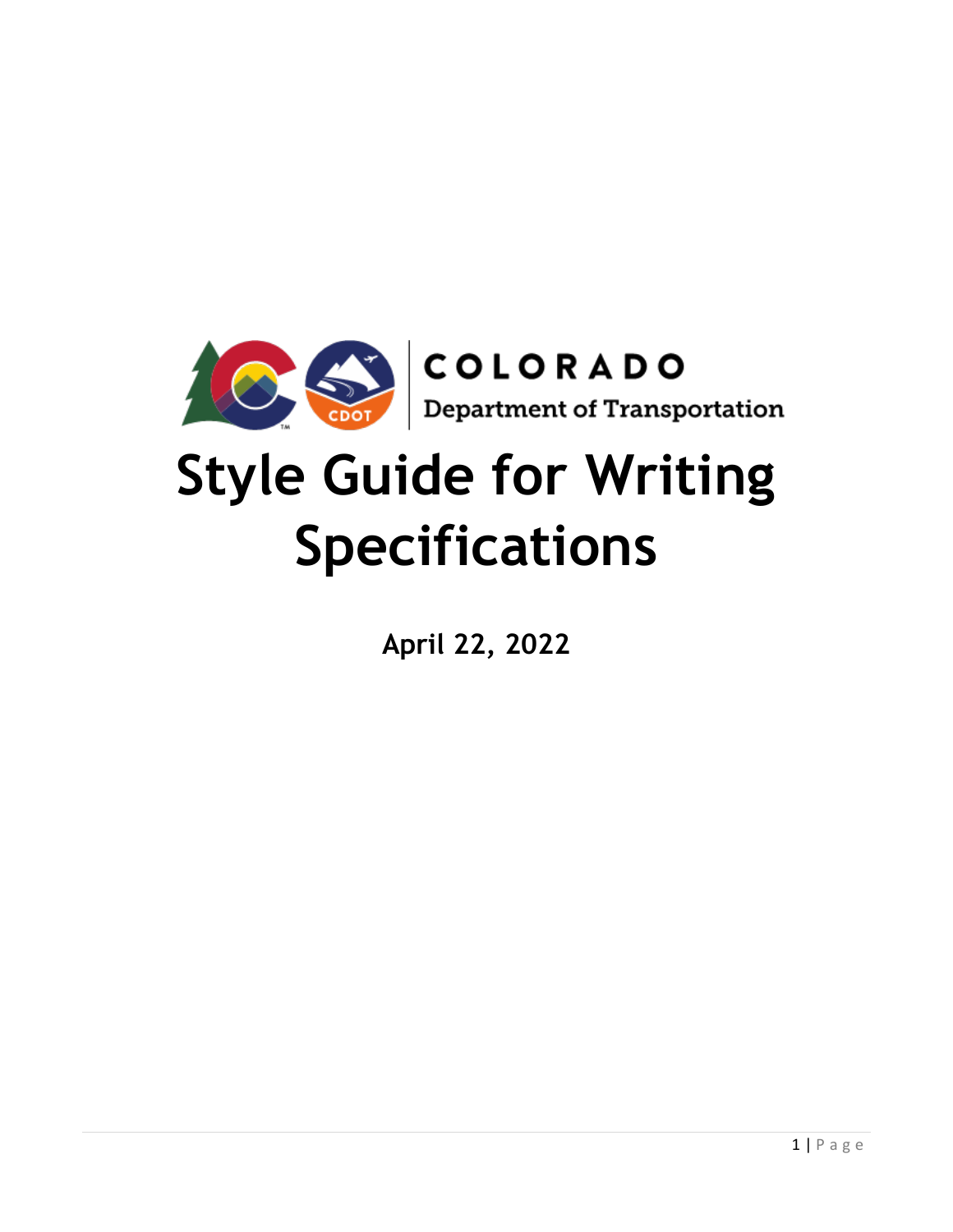# TABLE OF CONTENTS

| The Five C's of spec writing - Clear, Concise, Correct, Complete, and Consistent  8 |
|-------------------------------------------------------------------------------------|
|                                                                                     |
|                                                                                     |
|                                                                                     |
| Abbreviating "Colorado Department of Transportation" 11                             |
|                                                                                     |
|                                                                                     |
|                                                                                     |
|                                                                                     |
|                                                                                     |
|                                                                                     |
|                                                                                     |
|                                                                                     |
|                                                                                     |
|                                                                                     |
|                                                                                     |
|                                                                                     |
|                                                                                     |
|                                                                                     |
|                                                                                     |
|                                                                                     |
|                                                                                     |
|                                                                                     |
|                                                                                     |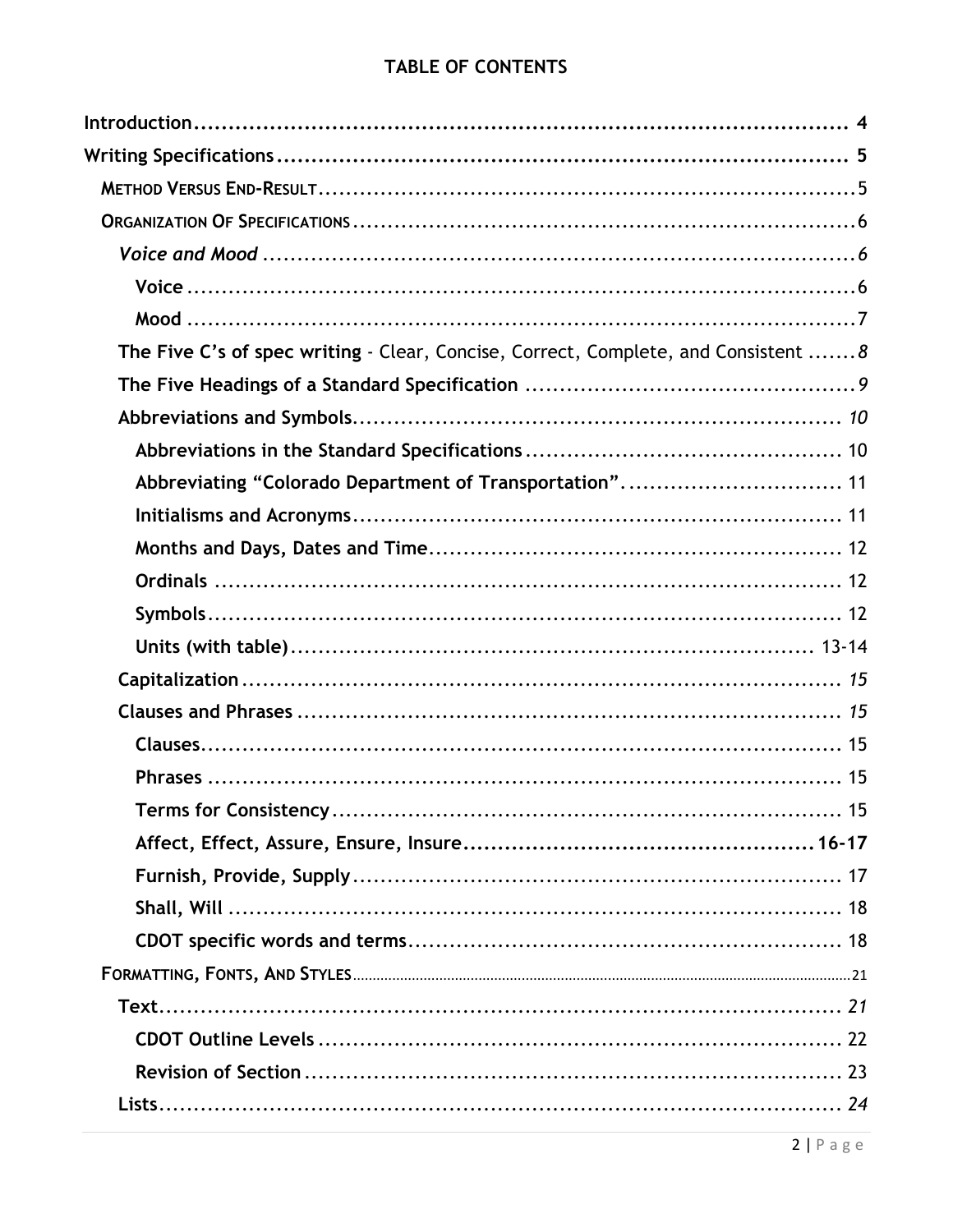# **TABLE OF CONTENTS**

<span id="page-2-0"></span>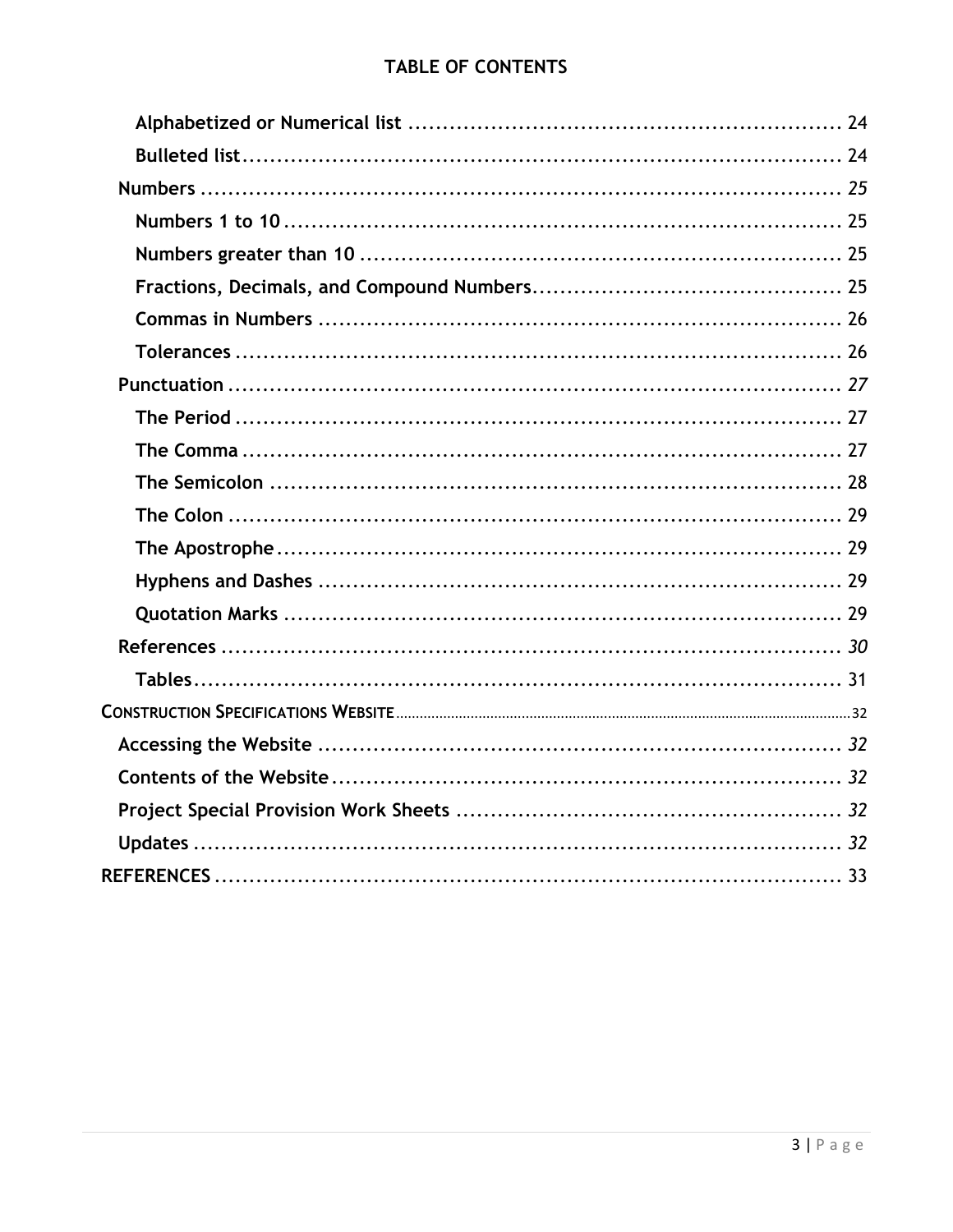# **Introduction**

"Specifications" is a general term applying to all written directions, provisions, and requirements pertaining to the performance of the work and payment for the work. The specifications in the *CDOT Standard Specifications for Road and Bridge Construction,* (commonly called the "Standard Specifications") convey CDOT needs to Contractors and Construction Managers, communicate a project's procedures and requirements, and define a project's quality, design, construction, and cost.

The intention of this manual to help people who create or edit specifications for the Department, whether these be the Standard Specifications, supplemental specifications, special provisions, or plan notes. The information contained in the manual does not replace, supersede, or otherwise modify any specification, plan or proposal provision, or other contract document or condition. This manual supplements all existing CDOT Manuals. Do not change anything based on a formatting rule without maintaining the accuracy of the technical content.

Following the recommendations and guidelines in this manual will result in specifications that are more Complete, Correct, Clear, Concise, and Consistent.

Essentially, the Style Guide is a standardization device designed to achieve uniform word and type treatment and aiming for economy of word use. For questions of style not addressed in this manual, refer to the United States Government Printing Office Style Manual (available at [https://www.govinfo.gov/content/pkg/GPO-STYLEMANUAL-2016/pdf/GPO-STYLEMANUAL-2016.pdf\)](https://www.govinfo.gov/content/pkg/GPO-STYLEMANUAL-2016/pdf/GPO-STYLEMANUAL-2016.pdf) The electronic text of this publication is available for public use free of charge.

In case of discrepancy between contract documents, see 105.09, "Coordination of Plans, Specifications, Supplemental Specifications, and Special Provisions" for the order of precedence.

The responsibility of the Standards and Specifications Unit in the CDOT Engineering Services Branch is overseeing the development and implementation of construction specifications. This unit writes and revises the Standard Specifications and *CDOT Supplemental Specifications*, issues Standard Special Provisions, and prepares or reviews Project Special Provisions.

CDOT *Procedural Directive 513.1 - Construction Project Specifications*, states that the Standards and Specifications Unit is to review and approve all new Project Special Provisions and newly revised Project Special Provisions that contain significant changes and initiate a formal review process when necessary. Allow the Standards and Specifications Unit at least two weeks to review proposed Project Special Provisions before incorporating them into the construction project documents for advertisement.

The CDOT Specification Committee [described in *Procedural Directive 513.1*] assists the Standards and Specifications Unit with the review and development of formal specification changes that may be controversial or have a significant impact on the highway construction industry.

CDOT strives to achieve statewide uniformity in the use and application of specifications. Although the Contract stands on its own, frequent changes to specifications and differences in specifications from project to project and Region to Region may lead to misinterpretation, inconsistent enforcement, higher bid prices, and Contractor claims. Do not change the Standard Specifications, Standard Special Provisions, and formally issued sample Project Special Provisions and Special Provision Work Sheets, if possible.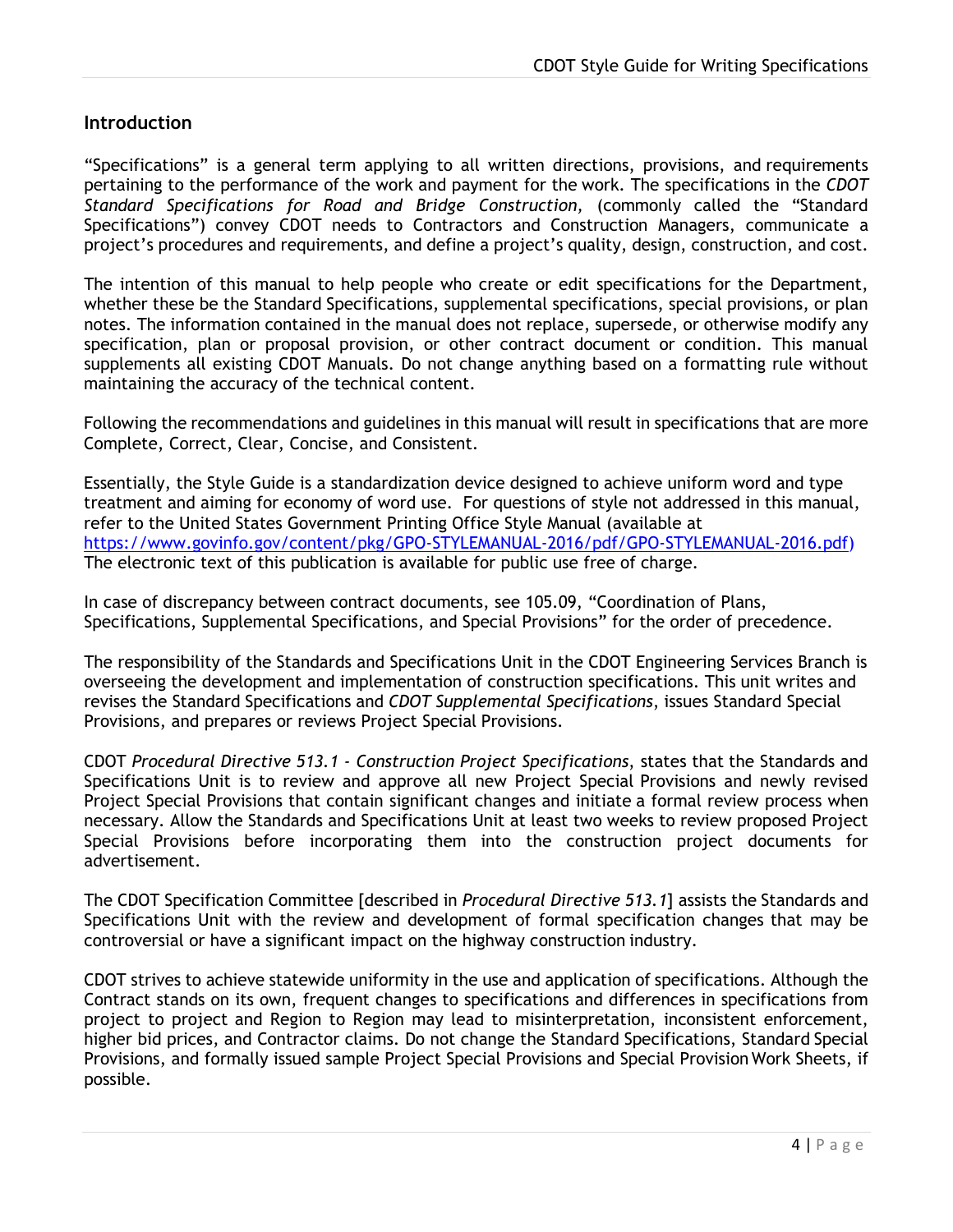# <span id="page-4-0"></span>**Writing Specifications**

# <span id="page-4-1"></span>**Method versus End-Result**

Method and End-Result are the two basic types of construction specifications. Method specifications describe in detail the materials, workmanship, and processes the Contractor is to use during construction. Method specifications restrain contractor innovation and obligate the owner to accept the work if the specified materials and processes are used. End-result specifications describe the desired result or quality of the final product. End-result specifications encourage contractor innovation and allow the owner to accept or reject the final product. Current CDOT specifications include both types and, in some cases, a combination thereof.

The preferred specification type is end-result. They promote innovation and place performance risk on the contractor. Consider an end-result specification if:

- It is possible to define "Success" in fulfilling the specification. If a Contractor is successful and eligible for payment for completing the task described, there should be no question as to whether they have met the requirements of the specification.
- It is possible to know and define design variables and clearly state expectations. We have to know what we must have and what we are willing to allow a contractor to innovate.
- It is possible to define an acceptance (not approval; these terms are defined) process, to be used before the contractor implementing a proposed solution. This should be early in the development process to ensure that the contractor has a solution that is appropriate and meets intentions (not just expectations) and allows for negotiation of the smaller issues.
- It is possible to complete performance audits to document the contractor's fulfillment of the technical requirements of the specification. These audits can also be a means to justify progress payments for this item. **As per CDOT Alternative Delivery**

In some situations, however, a method specification is more appropriate. Consider a method specification if:

- Any of the four basic components of an end-result specification is difficult to identify. (Attributes, Requirements, Criteria, or Tests)
- Certain state, county, or local requirements are involved.
- The desire is to have more control over the work.
- One cannot easily define or easily or economically measure and verify the result.
- Engineering judgment is required; for example, complying with a permit.
- It is in the interest of the agency to retain the performance risk.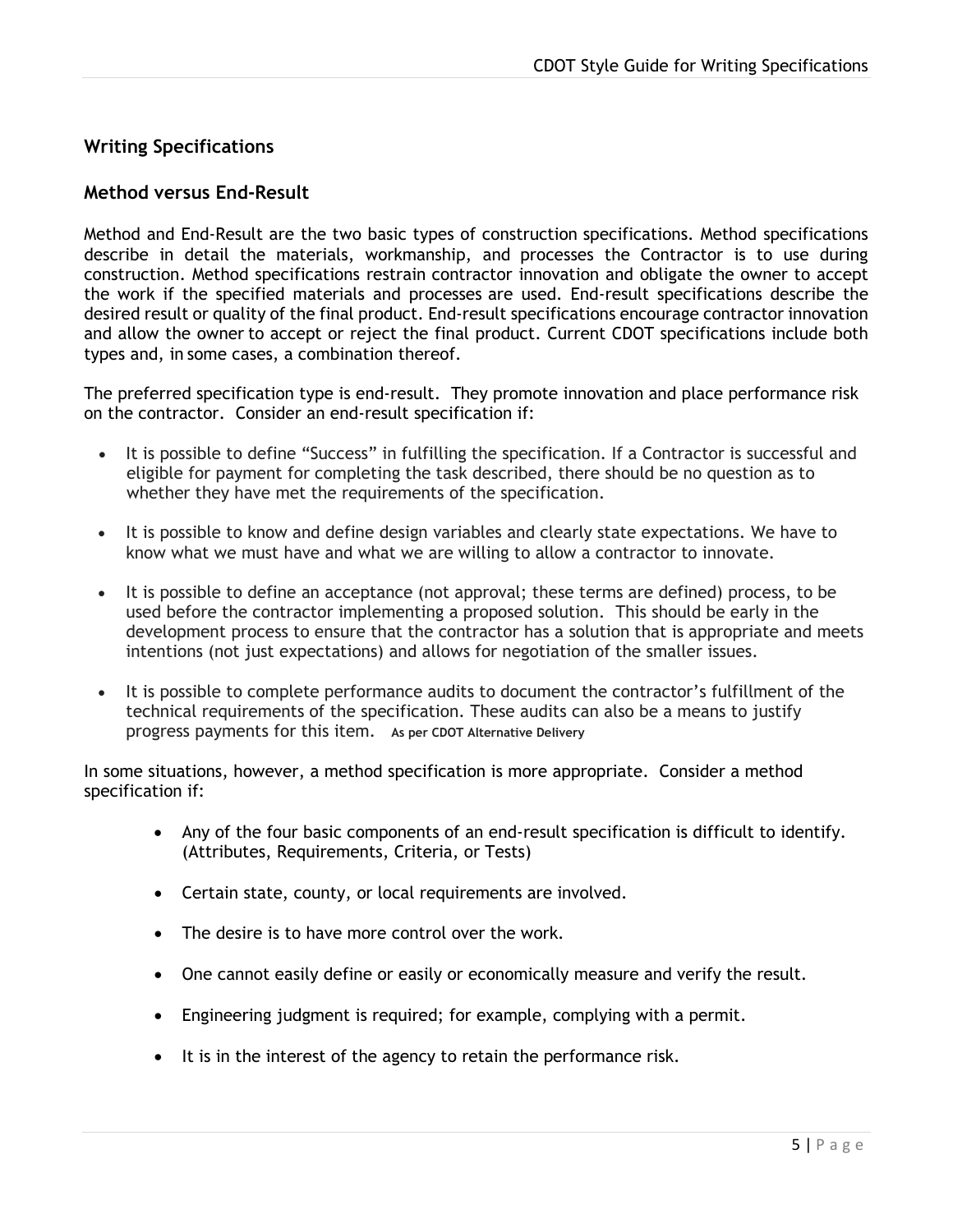| Item                           | <b>Method Specification</b>                                                                                                                                                                               | <b>End-Result Specification</b>                                                                                                                                   |
|--------------------------------|-----------------------------------------------------------------------------------------------------------------------------------------------------------------------------------------------------------|-------------------------------------------------------------------------------------------------------------------------------------------------------------------|
| <b>Performance Definitions</b> | End product performance cannot be<br>easily defined.                                                                                                                                                      | End product performance can be<br>defined in terms of desired outcomes<br>or user needs.                                                                          |
| Performance<br>Measurements    | End Product performance cannot be<br>easily or economically measured and<br>verified.                                                                                                                     | Key performance parameters can be<br>measured and tested, and the test<br>methods are rapid, reliable and<br>economical.                                          |
| Key Performance<br>Parameters  | Key performance parameters cannot<br>be identified.                                                                                                                                                       | Key performance parameters can be<br>determined based on agency<br>management system data and<br>projected performance outcomes.                                  |
| <b>Performance Risk</b>        | The agency must retain performance<br>risk because of permit requirements,<br>maintenance considerations, and the<br>need to tie into existing or adjacent<br>construction or other external<br>concerns. | Industry is willing to assume<br>performance risk and sureties are<br>willing to bond the risk.                                                                   |
| <b>Other Considerations</b>    | Removing and replacing defective<br>work would be impractical.                                                                                                                                            | Agency is willing to relinquish control<br>over some aspects of the work.<br>*As nor NHI Drinciples and Applications of Highway Construction Consifications class |

\*Conditions for Deciding between Types

\*As per NHI Principles and Applications of Highway Construction Specifications class.

The CDOT Process Control/Owner Acceptance (PC/OA) is a type of end-result specification. PC/OA specifications require the Contractor to perform all testing necessary for control of production while the owner (CDOT) performs the testing necessary to determine acceptance, rejection, or price adjustment of the product. Statistical analysis of the test results allows a decision on acceptance, rejection, or price adjustment. CDOT currently uses PC/OA specifications for pavements.

# <span id="page-5-1"></span><span id="page-5-0"></span>**Organization of Specifications Voice and Mood**

# <span id="page-5-2"></span>**Voice**

Voice is a characteristic of a verb. In passive voice, the subject receives the action. In active voice, the subject performs an action.

Active voice: "The Contractor shall place the aggregate." Usually easier to read, shorter. Passive voice: "The aggregate shall be placed by the Contractor."

The Active Voice style of writing replaces the lengthy "the Contractor shall" sentences with short sentences giving direct instructions. Specifications written in Active Voice are less likely to be misinterpreted and use fewer words.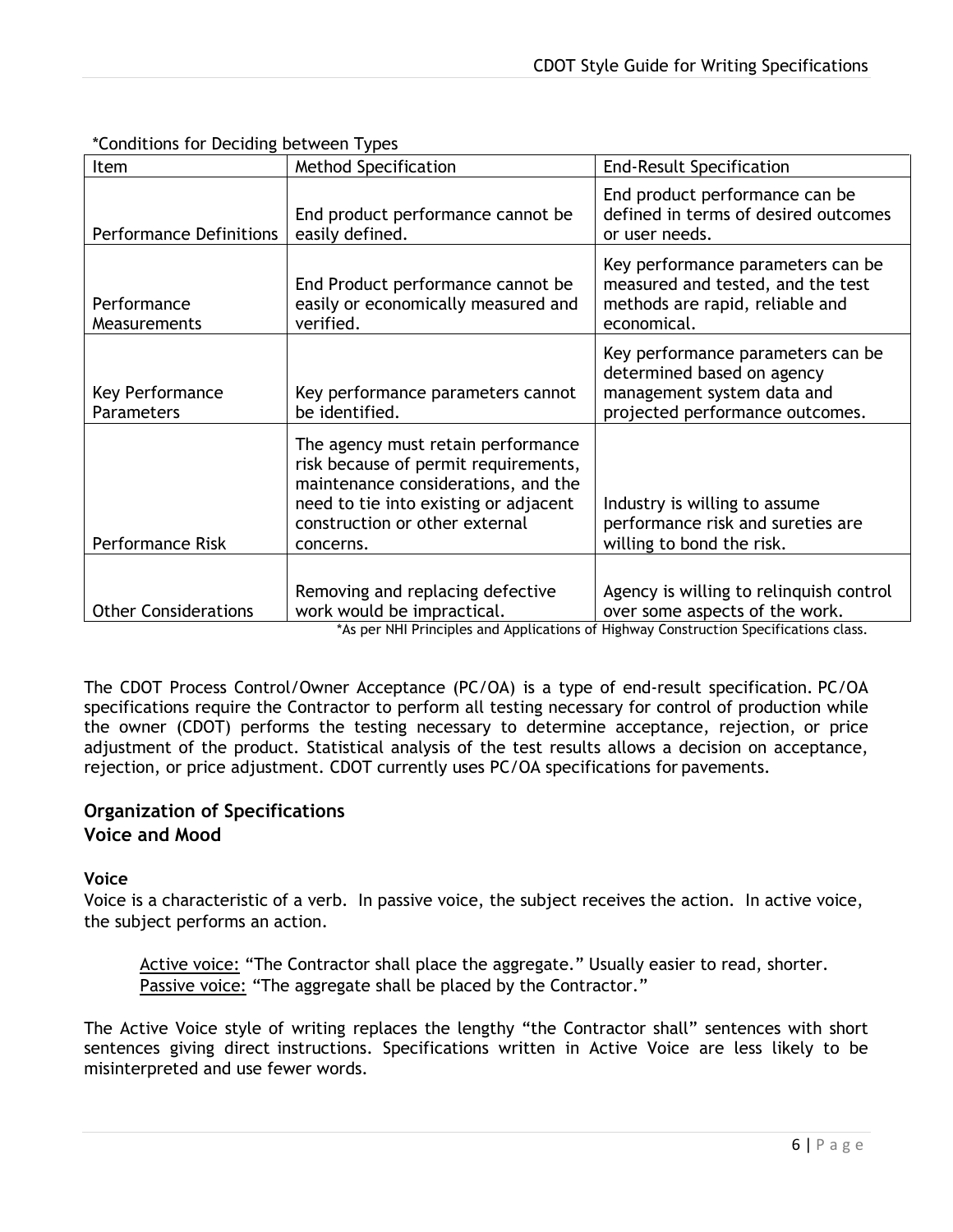Passive voice is used in technical and scientific writing and is preferable because in those contexts it provides objectivity. In passive voice, who takes the action is not important. Specifications are technical in nature and, in the past, have been written as technical documents. Specifications are also contractual; who performs an action is important. Active voice clearly conveys who is responsible for taking an action.

Passive voice is sometimes useful when the agent is either obvious or secondary to the action (as in Method of Measurement or Basis of Payment; CDOT is the obvious agent and is secondary to the action or the object being acted upon).

- In a paragraph that starts out with "the contractor shall", further sentences into the paragraph do not need the words "the contractor shall", it applies to all directions within the paragraph, unless speaking of another party.
- Where a list is preceded by "the contractor shall", the list can be in Passive voice, as instructions to the contractor.
- The passive voice isn't a grammatical error; it is a style choice.
- Use the active voice for clarity and to sound more natural.
- Forming passive voice requires the verb "to be" *and* a past participle.

# <span id="page-6-0"></span>**Mood**

Mood is used to indicate whether a verb expresses a fact, indicative, or a command, imperative. Use indicative mood when defining or describing something, when minimal or no action is performed (stating an existing condition), to describe material or equipment attributes, or to communicate the obligations of CDOT. The "shall/will" convention distinguishes between the contractor's and the agency's responsibilities. (The contractor shall  $\dots$  The agency will  $\dots$ )

With imperative mood, the subject "contractor" is understood; the verb clearly defining the action usually becomes the first word in the sentence. Only use imperative mood when the contractor is being give direction. The "shall" convention is not used.

Indicative mood: Speaker is stating a fact – "The Contractor shall place the aggregate to a depth of 6 inches."

Imperative mood: Speaker is issuing a command or instruction – "Place the HMA to a depth of 6 inches."

You can simplify long lists of instructions by writing them as a series of imperative commands, preceded by an introductory clause: "The Contractor shall perform the task as follows: 1, 2, 3." This mixes Indicative and imperative moods.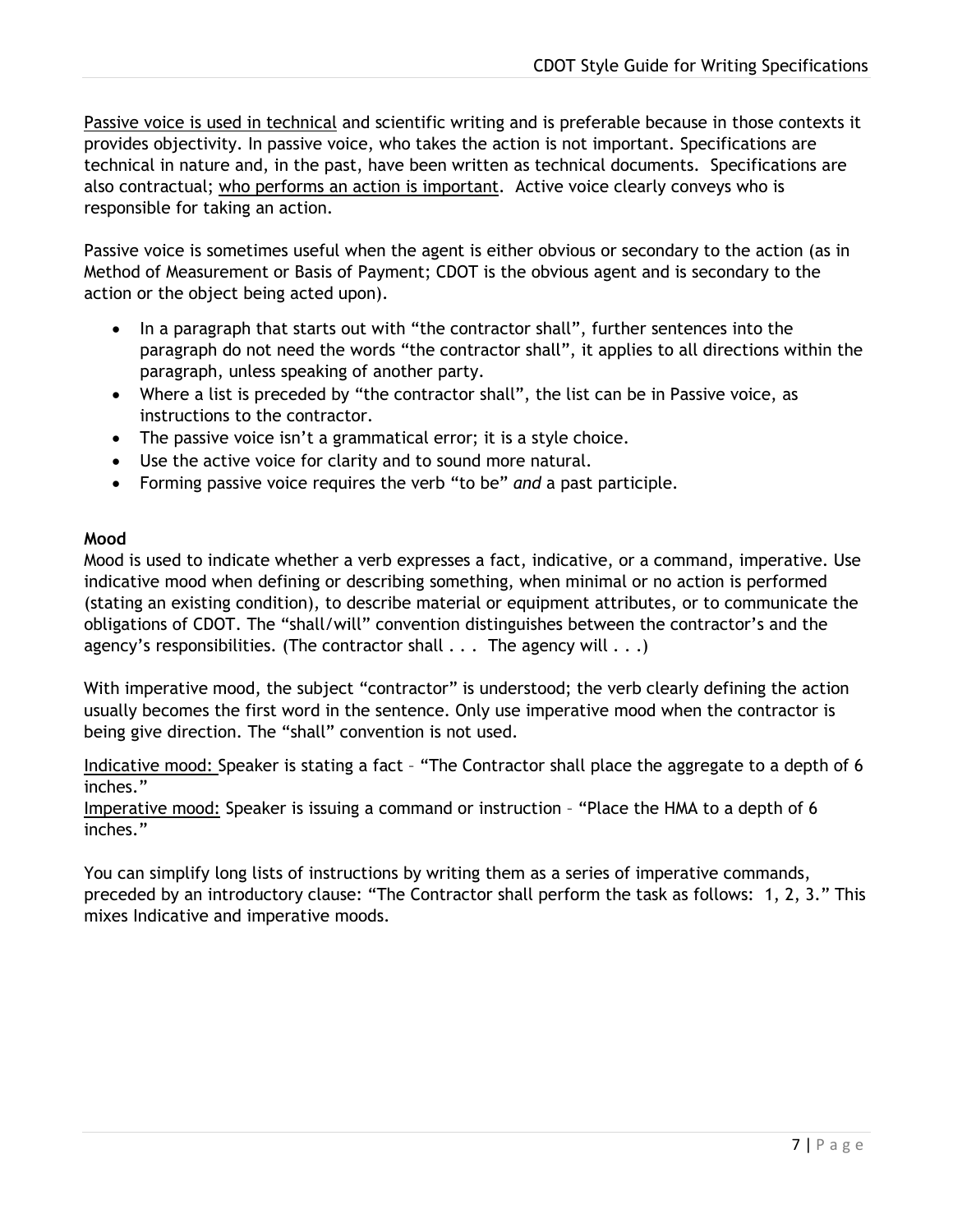# **GENERAL GUIDELINES**

| If a provision $\ldots$                                  | Then write the provision             |
|----------------------------------------------------------|--------------------------------------|
| Reflects an obligation or requirement of contractor      | In active voice and imperative mood. |
| Reflects an option, choice, or right of contractor       | In active voice and indicative mood. |
| Reflects on obligation, requirement, or choice of the    |                                      |
| agency                                                   | In active voice and indicative mood. |
| Reflects a statement of fact                             | In active voice and indicative mood. |
| Reflects an obligation, requirement, choice, or right of |                                      |
| agency and contractor                                    | In active voice and indicative mood. |

# **FOR CDOT - Active voice and indicative mood are appropriate in most cases.**

<span id="page-7-0"></span>**The Five Cs of spec writing** - Clear, Concise, Correct, Complete, and Consistent

A **complete** Specification: Addresses the five headings defined in the Style Guide (in this order) –

- Description
- Materials
- Construction Requirements
- Method of Measurement
- Basis of Payment

# A **correct** Specification:

- Accurately describes technical requirements
- Follows CDOT conventions for abbreviations, units of measure, and "will/shall" convention
- Contains correct grammar, spelling, and punctuation

## A **clear** Specification:

- Avoids ambiguous words like "and/or" and "including"
- Uses measurable, definable standards
- A **concise** Specification:
	- Uses simple words and short sentences
	- Avoids unnecessary adjectives, adverbs, and prepositional phrases
	- Uses Active voice and Indicative mood to identify responsible parties
- A **consistent** Specification:
	- Uses consistent language when referring to pay items
	- Matches pay items to the plans
	- Does not repeat or contradict other requirements within the special provisions

## <span id="page-7-1"></span>**The first two Cs (complete and correct) create the requirements. The subsequent three Cs (clear, concise, and consistent) help ensure efficiency and accurate interpretation.**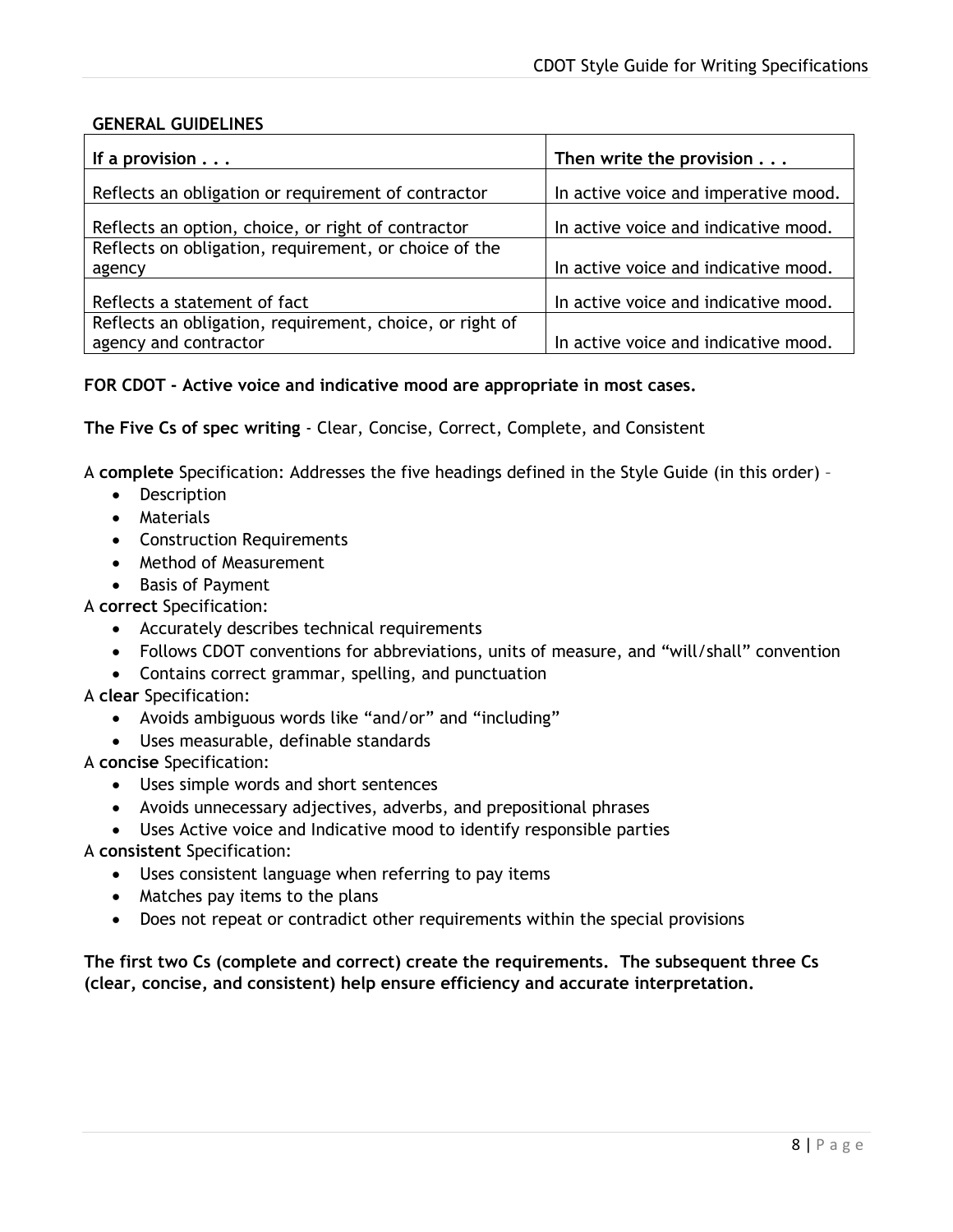# **The Five Headings of a Standard Specification**

The Standard Specifications are organized into numbered Sections. Sections 101 through 109 contain General Provisions dealing with contracting procedures, general and legal responsibilities of the Contractor, prosecution of the work, control of work and materials, and measurement and payment for the work. Sections 201 through 641 contain construction details, and Sections 701 through 717 contain materials details.

Except for Divisions 100 and 700, specifications are organized into five parts: description, materials, construction, method of measurement and basis of payment.

The text of the Standard Specifications is organized into decimal subsections running consecutively through each Section. The first subsection is xxx.01, the second xxx.02, where xxx is the Section number.

> Section XXX Title of Section

XXX.01 DESCRIPTION XXX.02 MATERIALS XXX.03 CONSTRUCTION REQUIREMENTS XXX.04 METHOD OF MEASUREMENT XXX.05 BASIS OF PAYMENT

Each Section of the construction details, Sections 201 through 641, is organized into the following five parts, in the following order:

#### **DESCRIPTION**

This part consists of short, succinct statements summarizing the work covered by this Section of the Standard Specifications. The Description should not contain details, materials or construction requirements, or explanations of measurement and payment. Checklist:

- State relationships to other work items that are necessary to perform the work.
- Avoid phrases such as "in accordance with . . .," "as shown on the plans . . .," or "as directed by the engineer . . ." that are covered in the general provisions and should not be repeated.
- Avoid materials, methods of construction, and measurement or payment descriptions here.
- Avoid repeating or elaborating on information already in the plans.

#### **MATERIALS**

This part either specifies the materials requirements of the work or refers to subsections in the Materials Details Sections (701 through 717) that contain those requirements. Checklist:

- Cross-reference applicable CDOT standard materials sections.
- Cross-reference applicable national material specs where CDOT specifications do not apply or do not fully describe.
- If reference specifications are unavailable, establish detailed specifications of properties of each material and methods of testing.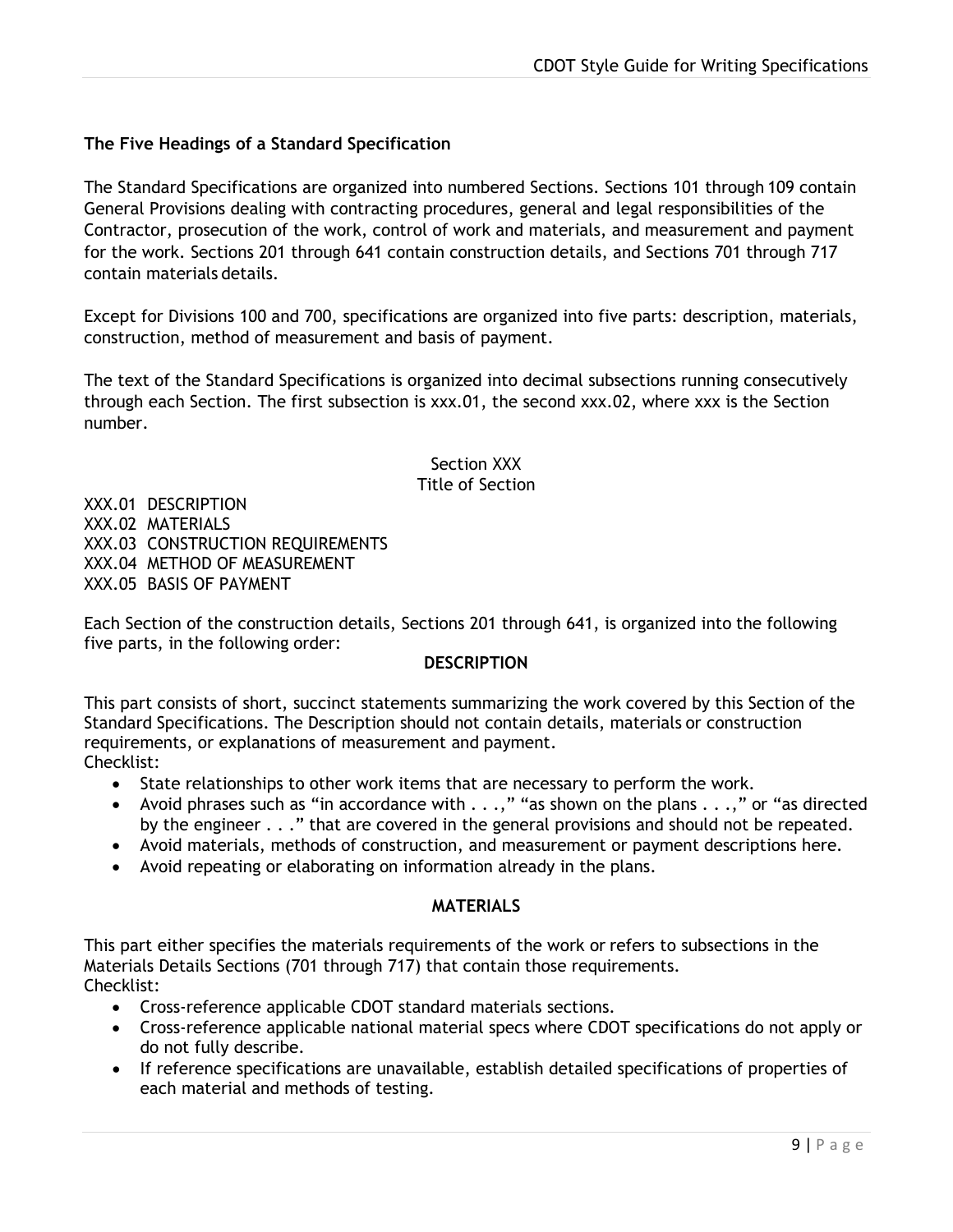# **CONSTRUCTION REQUIREMENTS**

This part consists of the required construction procedures or results of the work performed under this Section of the Standard Specifications. Specify construction details in this part. Checklist:

- Complement the plans. Do not repeat information from plans or other documents here.
- As applicable, identify and describe equipment to be used to perform the work.
- Provide detailed sequencing of construction operations OR, if using a performance standard, describe the required end product.
- Specify the type and frequency of the tests required during construction and the final testing results necessary for acceptance.
- Identify the minimum quality control activities if testing and measurement are the responsibility of the contractor.
- Specify the quality assurance methods that the agency will use.

# **METHOD OF MEASUREMENT**

This part describes the methods and the units by which the work will be measured for payment. Checklist. Use passive voice; CDOT is the obvious agent and is secondary to the action or the object being acted upon.

- Specify the components of interim or completed work to measure for payment.
- Include the units of measurement used for each bid item.
- Specify exactly how to determine the quantity, including what measurement to take and where or when to take the measurement. Specify all modifying measurement factors (disturbed or undisturbed, temperature, and waste and spillage)

## **BASIS OF PAYMENT**

This part establishes the pay items for work accomplished under this Section of the Standard Specifications and, when necessary, explains what is included in the payment for those pay items. Checklist. Use passive voice; CDOT is the obvious agent and is secondary to the action or the object being acted upon.

- Identify all work incidental to the payment. Use detailed description of the parts that are incidental, not a general statement of "all components or the work."
- Ensure that the bid item reflects a discrete unit of work that includes the labor, materials equipment and other costs related to the bid items

## <span id="page-9-0"></span>**Abbreviations and Symbols**

## <span id="page-9-1"></span>**Abbreviations in the Standard Specifications**

Abbreviations in the strictest sense are shortened forms of a single word or phrase, usually followed by a period and often including lower case letters.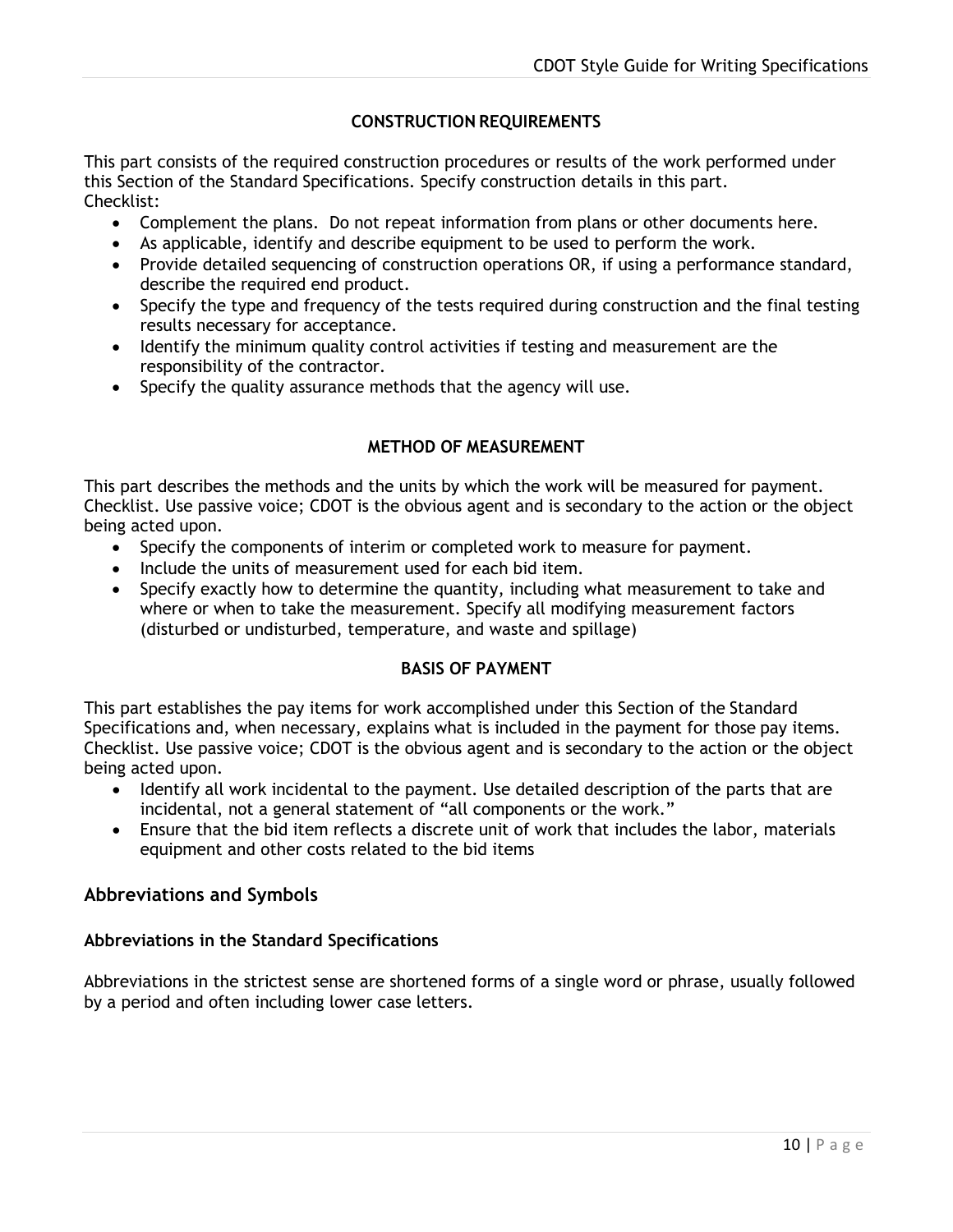Shortened forms are useful when a particular phrase is used repeatedly within a specification. They result in a shorter, less repetitive, and more readable document. However, as with excessive capitalization, their overuse can reduce clarity and readability. A specification full of acronyms and abbreviations can be intimidating and difficult to comprehend, appearing to be little more than a jumbled alphabet soup. Writers should be judicious when deciding to use shortened forms.

## <span id="page-10-0"></span>**Abbreviating "Colorado Department of Transportation"** Always use "CDOT".

Do not abbreviate words unless they are contained in a technical term.

*Unallowable Examples:* "addl." for "additional," "amt." for "amount," "approx." for "approximately," "art." for "article," "avg." for "average," "ea." for "each," "incl." for "including" or "inclusive," "mfr." for "manufacturer," "qty." for "quantity," "pd." for "paid," "sec." for "section," "std." for "standard."

Do not use:

- Contractions: for example isn't, don't, or aren't.
- "a.k.a" in place of "also known as."
- "&" in place of "and."
- "e.g." (exempli gratia) in place of "for example."
- "etc." (et cetera) in place of "and other things" or "and so forth."
- "i.e." (id est) in place of "in other words" or "that is."

Do not use abbreviations except a.m., p.m., and No. (for number). Use min. and max. (short for minimum and maximum) only in tables, with a period.

Allowable Technical Term Examples: Bit Co. CSP for Bituminous Coated Corrugated Steel Pipe, A.F. Bo. CSP for Aramid Fiber Bonded Corrugated Steel Pipe and PCSP for Precoated Corrugated Steel Pipe

Allowable examples are:

- Use "No." for "number" in tables or when referring to a particular item label, for example "Gradation No. 32 in the Aggregate Gradation Table," No. 200 sieve, insulated No. 22 AWG wire, Regulation No. 8, No. 12 gauge, No. 3 bar, No. 8 mirror finish, or "Douglas Fir Larch, Grade No.1."
- o In names of business organizations "Inc." can be used for "Incorporated."

#### <span id="page-10-1"></span>**Initialisms and Acronyms**

Subsection 101 lists definitions for several initialisms and acronyms used in the Standard Specifications.

Form initialisms and acronyms from the first letter of a string of words or an organization, for example Hot Mix Asphalt (HMA) or Equivalent Single Axel Load (ESAL).

Initialism: pronounce letters separately, for example American Public Works Association (APWA), where each letter is pronounced individually. Do not use periods in an initialism.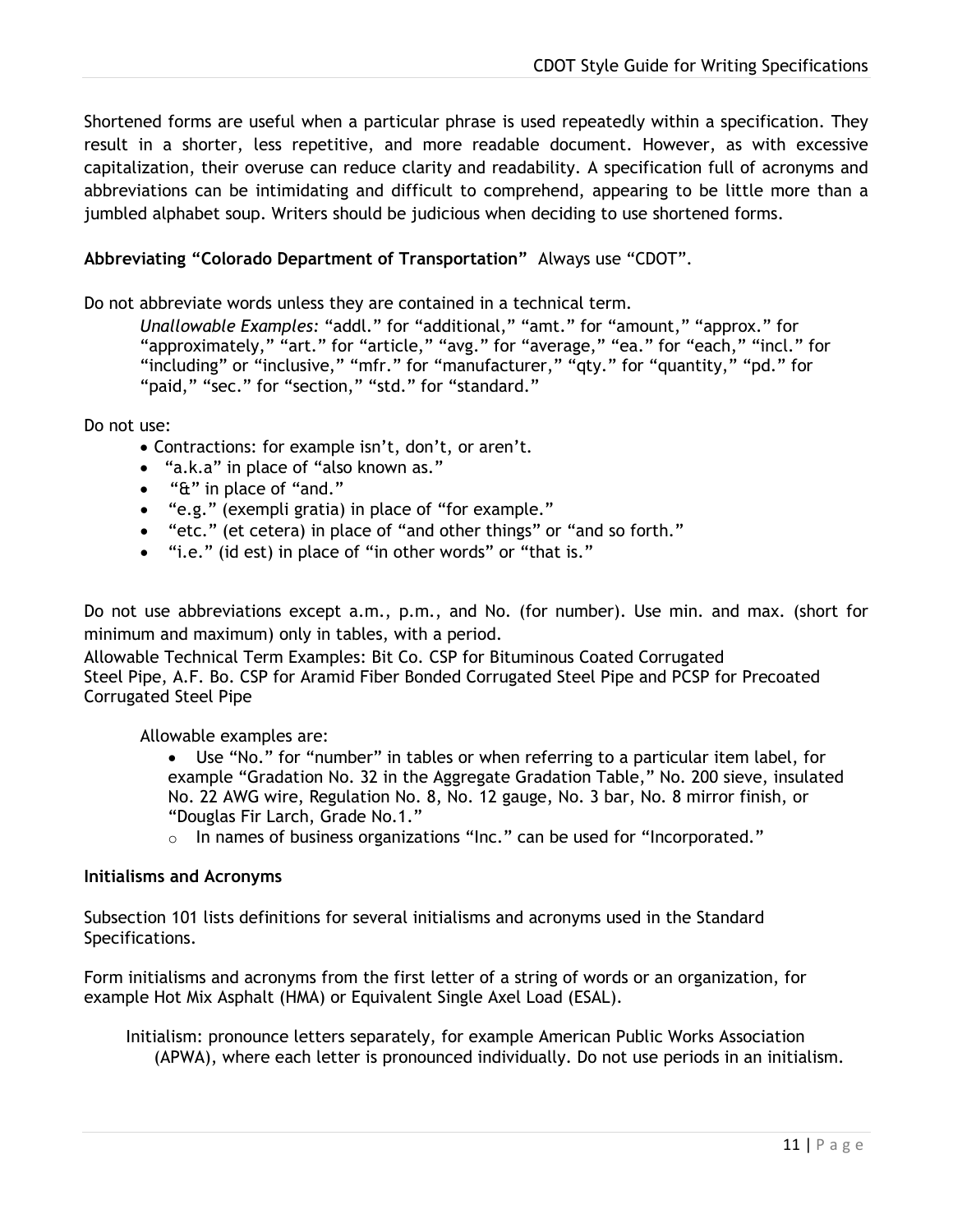Acronym: pronounce letters as a word, for example Recycled Asphalt Pavement (RAP), where RAP is pronounced as the word "rap."

When introducing an initialism or acronym that is not in Subsection 101, spell it out first followed by the initialism or acronym in parentheses.

*Example:* When sawed material is treated with chromated copper arsenate (CCA), the moisture content before treatment

Use of a previously introduced short form in a new item or specification requires writing out the complete name or meaning at the first usage in the new section, then following with the short form in parentheses. After the initial introduction of a shortened form within a section, writers should consistently use the shortened form, rather than switching back and forth between the full phrase and the shortened form.

Always write acronyms and initialisms in all capitals. However, just because the acronym or initialism uses all capitals that does not mean that the words it represents should begin with capitals. When the words are common nouns and adjectives, the full words should still use lowercase letters, even though the shortened form will use all capitals. Capitalize only when the words are themselves proper nouns or part of an organization title.

Use the indefinite article "an" before acronyms and abbreviations pronounced as if they begin with a vowel. Precede it with an "a" if the acronym or abbreviation begins with or as if it were pronounced with a consonant.

## <span id="page-11-0"></span>**Months and Days, Dates, and Time**

Spell out months and days of the week. Write the day of the month and the year using numerals, not words. Write dates in the "Month day, year" format, and use all four digits of the year.

Use numbers for clock times and keep zeros when describing times "on the hour" (*Example:* 11:00 a.m. – not eleven o'clock and not 11 a.m.). Use the standard 12-hour system, with the time followed by either a.m. or p.m. However, use the words "noon" or "midnight" to indicate 12:00 p.m. and 12:00 a.m. (*Example:* Do not apply sealer between noon and midnight.)

## <span id="page-11-1"></span>**Ordinals**

Spell out ordinals: first, second, third, fourth; not  $1^{st}$ ,  $2^{nd}$ ,  $3^{rd}$ ,  $4^{th}$ .

#### <span id="page-11-2"></span>**Symbols**

Use the word "percent" in the text after the number for a percentage. Use the percent symbol (%) only in tables, including table notes.

- Spell "degrees" out for an angle. Use "**°**F" for temperature.
- Use the words "plus or minus" in text. Use " $\pm$ " on tables.
- When using mathematical and other signs and symbols, type a space before and after the sign or symbol. *Example:* 2 × 2 × 1 in.
- The symbol Ø means "diameter"; use it only in tables. Use the word or its abbreviation, "dia.," in text.
- The symbol / means "per" and should only be used in tables. Spell out "per" in text. Examples: 145 pounds per cubic foot (pcf), 0.12 gallon per square yard, 2300 kg/m<sup>3</sup>, 0.5 L/m<sup>2</sup>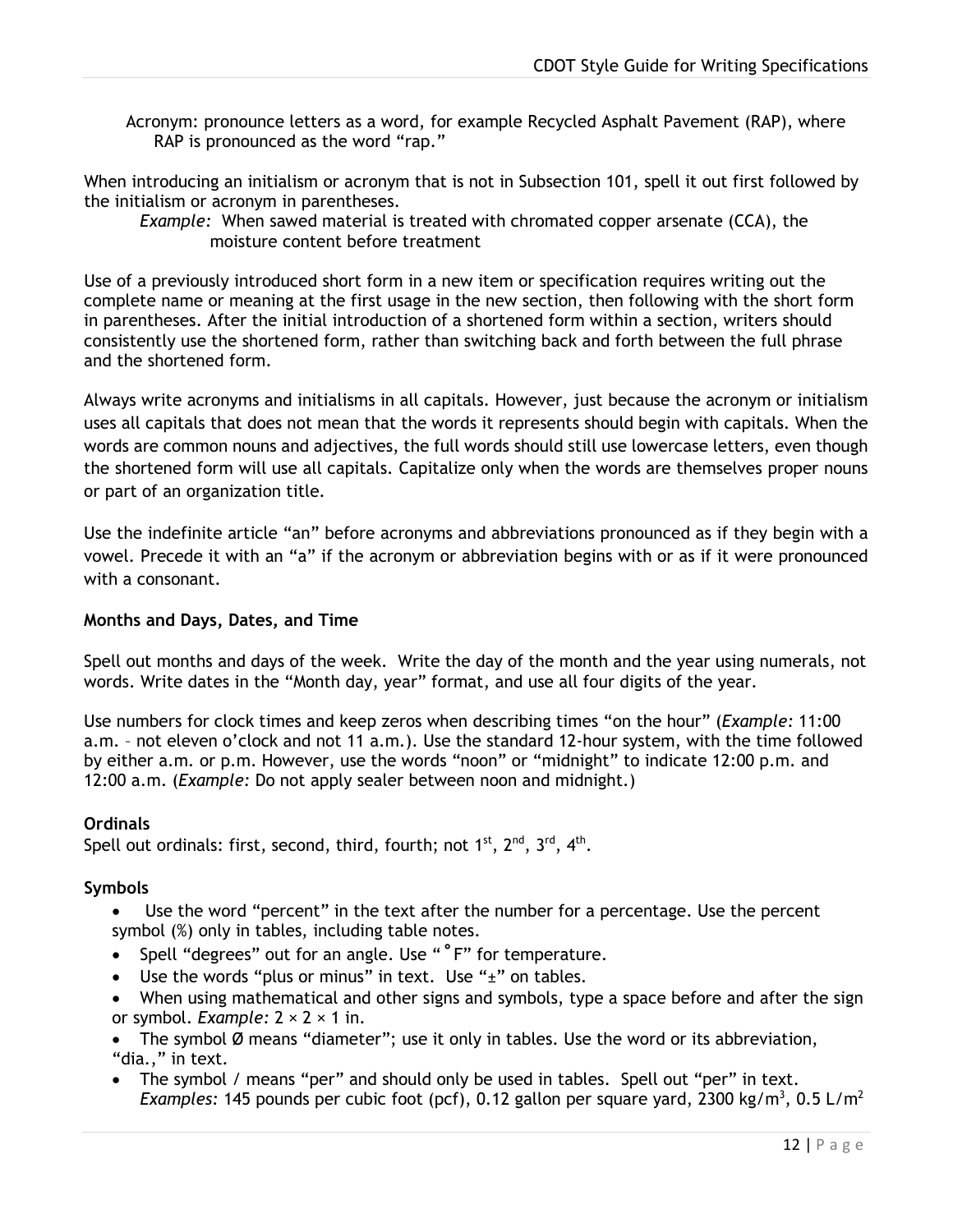- The symbol  $\mu$  means "micro," 10<sup>-6</sup>; use it in text and tables both.
- The symbol  $\Omega$  means "Ohm"; use it only in tables.
- Use a colon is ratios and proportionality. *Example:* a 3:1 slope
- Format equations with the style *Equation Text*. Follow the equation with a descriptive list of variables used in the equation.

o Use the words "plus," "minus," "multiply," or "divide by" in text but the symbols "+", "- ", " $X$ " or " $\div$ " in tables and equations.

o Use the words "less than," "greater than," "less (greater) than or equal to" instead of " $\langle$ ", ">","  $\leq$ ", or " $\geq$ " in text. Use the symbol in tables or equations, where allowed.

Use measurement symbols correctly. Standards for the use of SI (metric) symbols and symbols for units of U.S. customary measure appear in the *United States Government Printing Office Style Manual* (at [https://www.govinfo.gov/content/pkg/GPO-STYLEMANUAL-2016/pdf/GPO-](https://www.govinfo.gov/content/pkg/GPO-STYLEMANUAL-2016/pdf/GPO-STYLEMANUAL-2016.pdf)[STYLEMANUAL-2016.pdf\)](https://www.govinfo.gov/content/pkg/GPO-STYLEMANUAL-2016/pdf/GPO-STYLEMANUAL-2016.pdf).

- Use a space before and after a symbol; do not precede symbols by a hyphen or follow by a period. Examples: lb (for pound), kg (kilogram),  $m<sup>3</sup>$  (cubic meter).
- Do not place a period after the symbol unless dictated by placement at the end of a sentence. Measurement symbols are not abbreviations.
- Do not add an *s* to form a plural. The symbol remains the same whether the quantity is one or many. *Examples:* 1 kg, 2 kg (*not* 2 kgs); 1 ft, 2 ft; 24 h (*not* 24 hrs).
- Type a space between the quantity and the symbol. *Examples:* 1 kg, 2 ft, 25 ºC.
- Precede only with numerals, never words. *Example:* 2 ft; *not* two ft. However, there are three feet in one yard.
- Do not use symbols without accompanying numerals, except in tables. That is, never leave a symbol "naked." *Example:* Measurement is by the cubic yard; *not* Measurement is by the yd<sup>3</sup>.
- Do not mix symbols and names in the same expression. Example*:* m/s *or* meters per second; *not* meters/second or meters/s.
- Print symbols and quantities in normal, upright (Roman) type regardless of surrounding text. *Example:* 2 ft, *not 2 ft.*
- Do not use alternate symbols for a unit of measurement when the symbol for the unit is shown in the table below. *Examples:* 2 ft, *not* 2'; 6 in, *not* 6"; 5 g, *not* 5 gm (for grams)
- Do not use symbols or abbreviations for ton and metric ton.
- Be aware of the correct use of the English unit terms MGal (thousand gallons, not million gallons), and MBF (thousand board feet).
- Do not use a space after  $\mu$  (a 75  $\mu$ m sieve) and \$. Use a space before the degree symbol (180  $\degree$ F), but do not put a space between the squared or cubed symbols (yd<sup>2</sup>, m<sup>3</sup>) and the percent symbol (25%).

## <span id="page-12-0"></span>**Units**

Specifications use United States Standard Measure (English units). Use the international System of Units (SI, Modernized Metric) only where standardized testing requires metric units. For clarity, aggregate sieve sizes appear in both SI and English Units. The dimensions, measurements, and requirements stated in English units are the specification requirements. All Contractor submittals shall be prepared in English Units. Measure all pay item quantities in English units.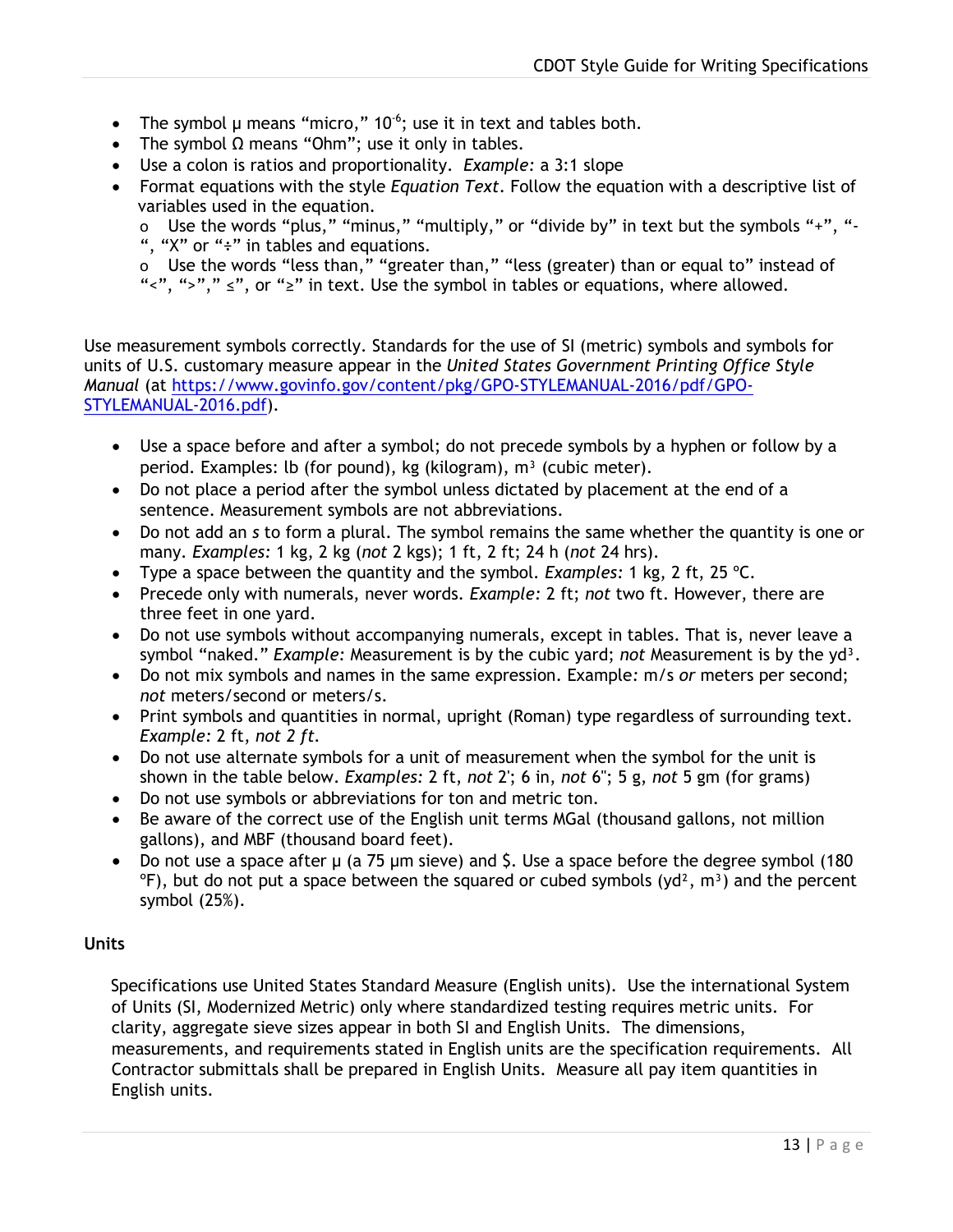| Measurement           | Unit                                                                                    | In the text use                                       | In a table or<br>equation, use                               |
|-----------------------|-----------------------------------------------------------------------------------------|-------------------------------------------------------|--------------------------------------------------------------|
| Length                | inch or inches                                                                          | inch or inches                                        | in                                                           |
|                       | foot or feet                                                                            | foot or feet                                          | ft                                                           |
|                       | yard or yards                                                                           | yard or yards                                         | yd                                                           |
|                       | mile or miles                                                                           | mile or miles                                         | mi                                                           |
|                       | station                                                                                 | <b>Station</b>                                        | <b>Station</b>                                               |
|                       | centimeter                                                                              | cm                                                    | cm                                                           |
|                       | millimeter                                                                              | mm                                                    | mm                                                           |
|                       | meter                                                                                   | m                                                     | m                                                            |
| Area                  | square inches                                                                           | square inches                                         | sq in or $in^2$                                              |
|                       | square feet                                                                             | square feet                                           | sq ft or $ft^2$                                              |
|                       | square yards                                                                            | square yards                                          | sq yd or $yd^2$                                              |
|                       | square meters                                                                           | m <sup>2</sup>                                        | m <sup>2</sup>                                               |
| Volume                | cubic inches<br>cubic feet<br>cubic yards<br>parts per million                          | cubic inches<br>cubic feet<br>cubic yards             | cu in or $in^3$<br>cu ft or $ft^3$<br>cu yd or yd $3$<br>ppm |
| <b>Weight or Mass</b> | pound or pounds                                                                         | pound or pounds                                       | lb                                                           |
|                       | gram                                                                                    | G                                                     | G                                                            |
|                       | ton                                                                                     | ton                                                   | ton                                                          |
| Light                 | Lux                                                                                     | Lux                                                   | Lx                                                           |
|                       | Candela                                                                                 | Candela                                               | Cd                                                           |
|                       | Luminance                                                                               | Luminance                                             | $L_v$                                                        |
| Electricity           | Ampere                                                                                  | Ampere                                                | A                                                            |
|                       | coulomb                                                                                 | coulomb                                               | $\mathsf C$                                                  |
|                       | henry, henries                                                                          | henry, henries                                        | $\mathsf{H}$                                                 |
|                       | farads                                                                                  | farads                                                | F                                                            |
|                       | volts                                                                                   | volts                                                 | V                                                            |
|                       | Joule                                                                                   | Joule                                                 | J                                                            |
|                       | ohm                                                                                     | ohm                                                   | Ω                                                            |
|                       | watt                                                                                    | watt                                                  | W                                                            |
| Time                  | second(s)                                                                               | seconds                                               | S                                                            |
|                       | Minute(s)                                                                               | minutes                                               | min.                                                         |
| Sound                 | decibel                                                                                 | decibel                                               | dB                                                           |
| Pressure              | pounds per square inch<br>pounds per square foot<br>foot-pound<br>pounds per cubic foot | psi<br>pounds per square foot<br>foot-pound(s)<br>pcf | psi<br>lb/sq ft OR psf<br>ft-lb                              |
| Temperature           | degrees Fahrenheit                                                                      | $\overline{P}$                                        | $^{\circ}$ F                                                 |
|                       | degrees Celsius                                                                         | °C                                                    | °C                                                           |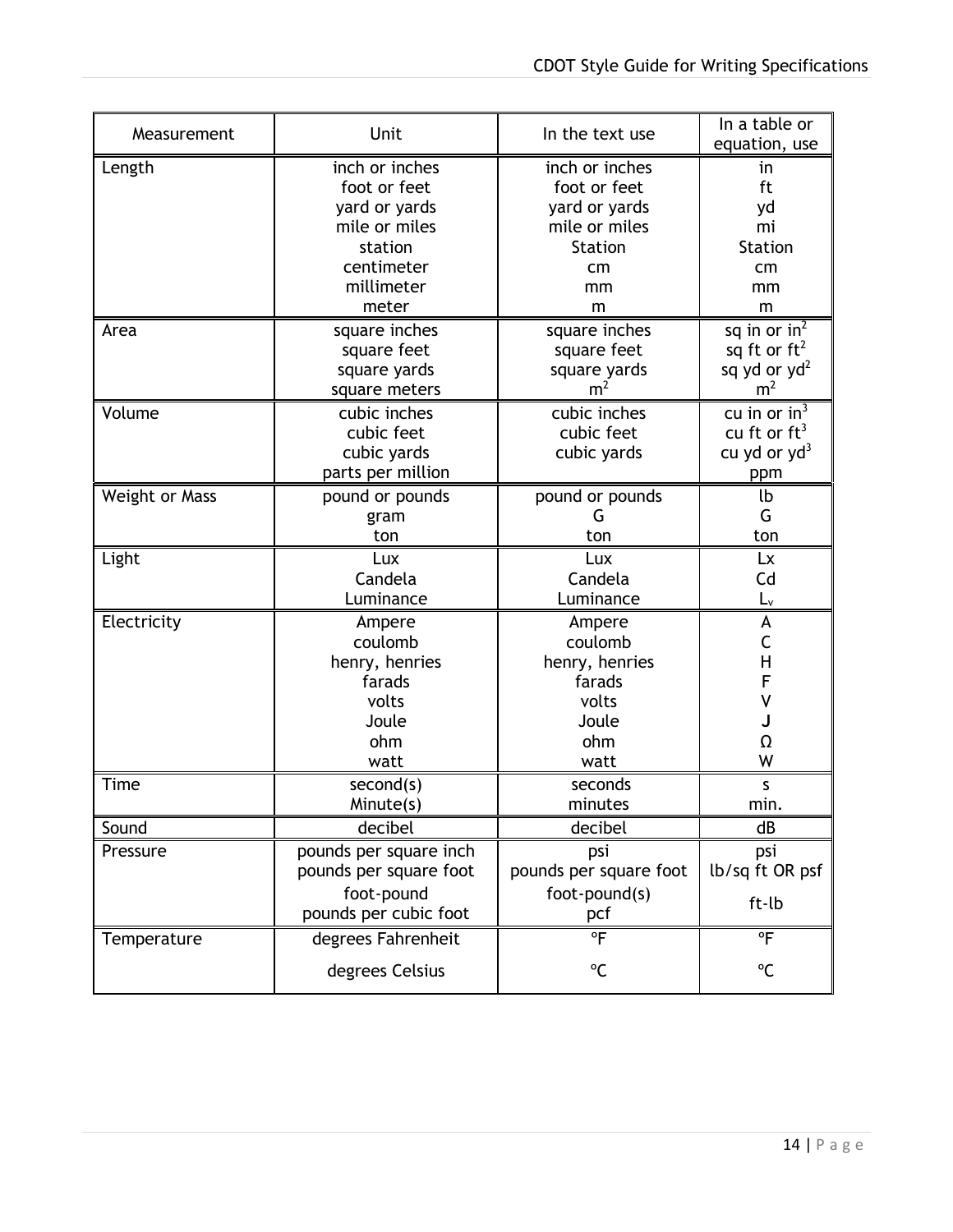# <span id="page-14-0"></span>**Capitalization**

Use capitalization to indicate emphasis. Items to capitalize include: Initialisms and Acronyms (capitalize all letters). Proper nouns (the official name of a person, place, or thing). Official titles. Titles of sections, subsections and tables. Contract or pay items. Capitalize pay item titles in the subsections for Method of Measurement and Basis of Payment. Do not capitalize pay item titles in other subsections. Document titles. Acts, laws, and bills. (see also CDOT specific Words and Terms)

Use lower case letters as much as possible. Too many capital letters reduce the effectiveness of using capital letters for emphasis.

## <span id="page-14-1"></span>**Clauses and Phrases**

#### <span id="page-14-2"></span>**Clauses**

Clauses are groups of related words containing a subject (person, place, or thing about which something is said) and a predicate (what the subject does, what is done to the subject, or the state of being of the subject). An independent clause is a complete thought that can stand alone as a sentence. A dependent clause is an incomplete thought and cannot stand alone as a sentence.

#### <span id="page-14-3"></span>**Phrases**

A phrase is a group of two or more words without a subject or predicate. Phrases and dependent clauses that are left to stand alone are called "fragments." Except in tables, do not use fragments.

#### <span id="page-14-4"></span>**Terms for Consistency**

The following are guidelines for the use of words or terms commonly used (or not used) in writing Department specifications.

- When referencing a section or other document, such as the Plans or working drawings, use consistent words or phrases.
- The term "**working drawing**" is a generic term that includes all contractor prepared and submitted drawings. Generally, the term is only used in Section 100 of the Standard Specifications. In other sections of the specifications, use a more descriptive term, such as shop drawings, erection plans, falsework plans, installation plans, as applicable.
- **approve** versus **accept**  In a document with legal consequences, such as specifications, approve and accept have a difference in meaning. To "accept" is to recognize an obligation to pay, as in "The Department will pay for accepted quantities." In contrast, to "approve" is to confirm agreement with or to indicate satisfaction with a situation or circumstance. If the Engineer is doing the approving, the Contractor shall **obtain the Engineer's approval**. Example: Obtain the landowner's and the Engineer's written approval before using any pits as a pond.
- **option**  When something is as an option to the Contractor, use **the Contractor may**. For the most part, the word **option** is never used.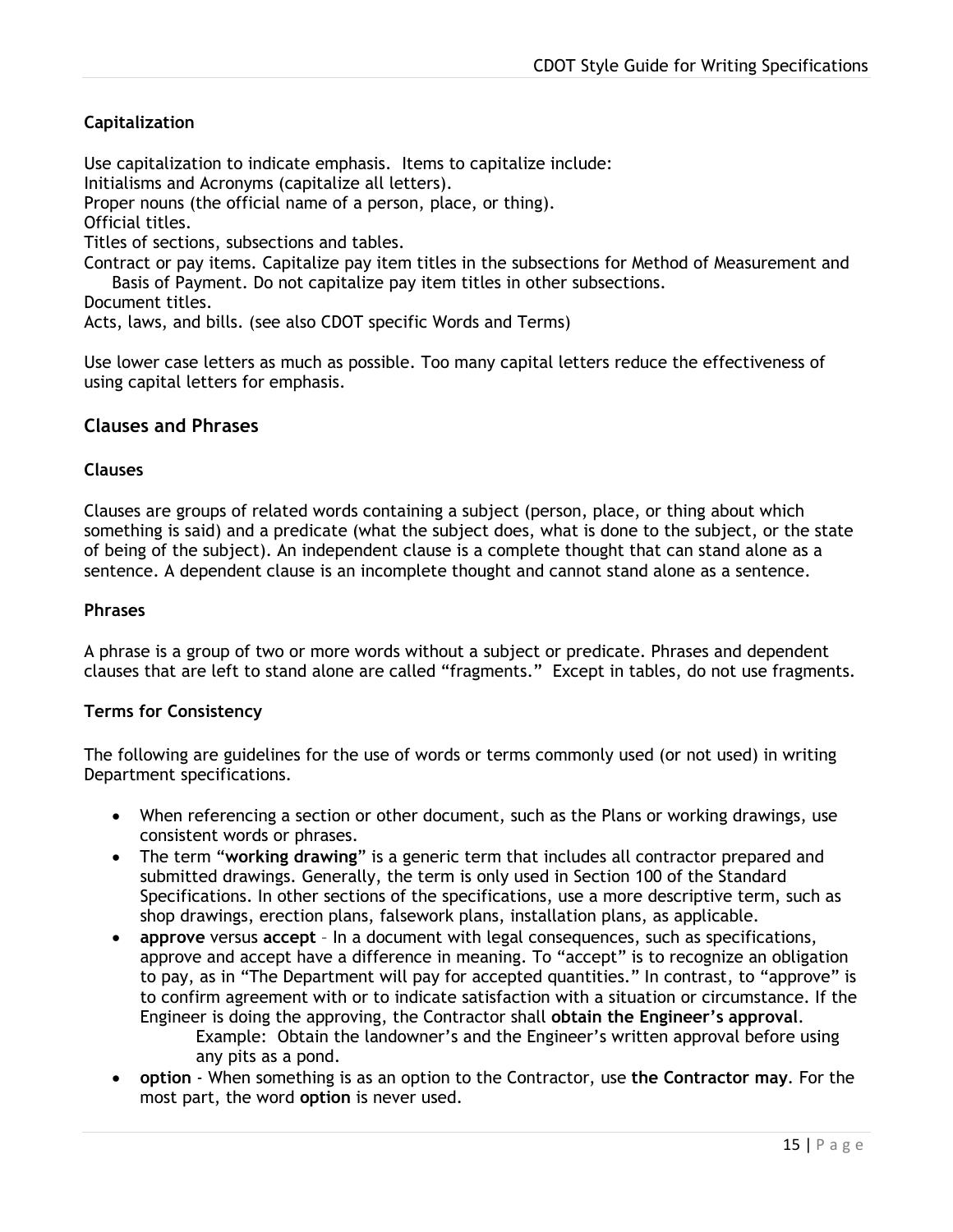Example: **The Contractor may use** a heated enclosure or building.

- **expense**  When the sentence is in active voice-imperative mood, use **at no expense to the Department**. Do not use possessive forms of the *Contractor,* since the subject is understood. Example: In case of damage to the existing structure, repair or replace the structure **at no expense to the Department**.
- **be responsible**  Use consistent text as shown in the following examples.
	- Examples:
	- The Contractor **is** (is not) **responsible** for …
	- The Department **is** (is not) **responsible** for …
	- The Department will not relieve the Contractor of **the responsibility** for …
- **and/or**  This construction is awkward and confusing. Use "and" or "or" instead of "and/or" Otherwise, write "red, blue, or both" when possible instead of "red and/or blue."
- **that** versus **which**  "that" and "which" are often used as if they are interchangeable. They are not. "that" is correctly used to introduce information or a phrase that is essential to the meaning of a sentence (a restrictive clause). "Which" introduces information that is not essential to the meaning of a sentence (a nonrestrictive clause). If you can remove the phrase that begins with "that" or "which" and the meaning of the sentence is essentially the same, then the correct word is "which." If the meaning of the sentence is significantly different without the phrase, then the correct word is "that." Use commas to separate nonrestrictive clauses, which begin with "which," from the rest of the sentence. Additionally, use "who" instead of "that" or "which" when the restrictive clause refers to a person. When using "who" use commas to separate nonrestrictive clauses from the rest of the sentence.
	- Example:

Cooperate with the Engineer in protecting and preserving monuments, cornerstones and boundary survey markers **that** are affected by the Work.

Place the curb with a hand-operated or self-propelled machine consisting of a hopper and power-driven screw, **which** forces the material through an extrusion tube.

## **Affect and Effect**

https://www.grammarly.com/blog/affect-vs-effect/

**R.A.V.E.N.** – **R**emember, **A**ffect is the **V**erb and **E**ffect is the **N**oun.

**Affect** is usually a verb, and it means to impact or change. **Effect** is usually a noun, an effect is the result of a change. **Affect** means to influence or to produce a change in something. **Effect** is a noun, and it means the result of a change. So, if A **affects** B, B experiences the **effect** of A's action.

Use "affect" as the verb in a sentence when you're talking about producing change or making a difference. For example, a new discovery can affect a scientific theory, and failing a test can affect someone's mood. Here are some synonyms of affect: alter, change, influence, modify, and impact (the verb version). That list should affect your understanding of the word. In this case, "affect" would mean "improve."

"Effect" is a noun, and it is the outcome of an event or situation that created a change. The effect of the change can be big or small, but the fact that something changed is what makes the noun form of effect so important. For example, you can feel the effects of a cold or an earthquake, and the sun coming out can have a positive effect on your mood.

Some synonyms of effect include words like result, repercussion, consequence, outcome, aftermath, and the noun version of impact.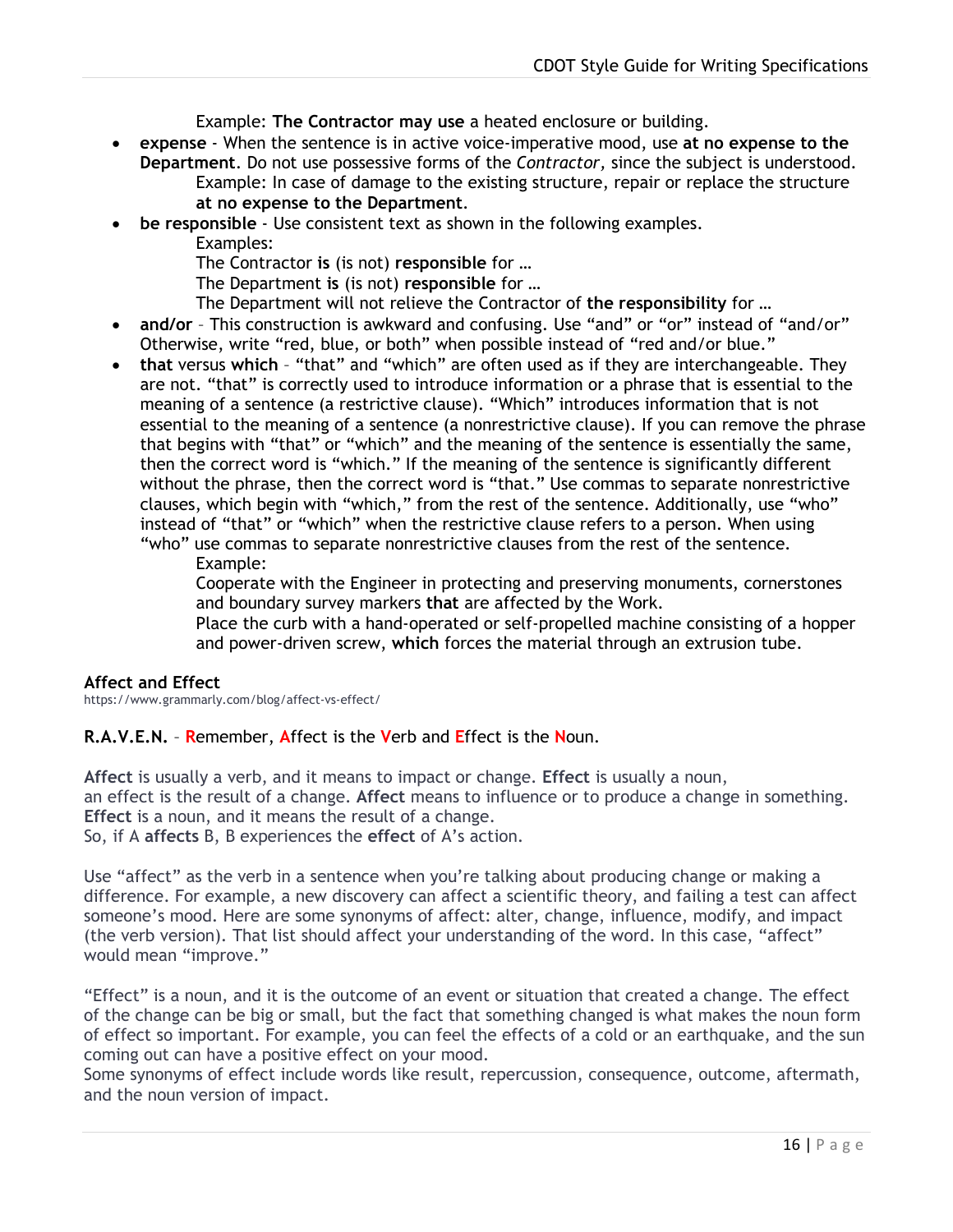#### <span id="page-16-0"></span>**Assure, Ensure, Insu***r***e**

In specifications, the correct word is usually **ensure** which means to make sure or certain. Insure refers to financial protection provided by an insurance company. Assure is used in the sense that a person gives reassurance to another person or sets the mind at rest (ex. He assured the king of his loyalty). Where appropriate, use the word **ensure** (ensure is usually either followed by **that** or preceded by **to**).

Although these words can be used interchangeably to mean, "to make sure or certain," use "assure" (especially if implying the removal of doubt) or "ensure." Leave "insure" to the insurance business.

#### *Examples:*

Please assure me that the pipe will not fail. (Remove all doubt.)

Please ensure the pipe does not fail. (Take measures to make sure or certain.)

Please insure the pipe in case it fails. (Purchase some kind of insurance policy.)

#### <span id="page-16-1"></span>**Furnish, Provide, Supply**

"Furnish" means to provide the essentials for performing an action. The use of the verb "furnish" implies that the provider of the materials will also do something with the materials.

Example*:* Furnish plants and planting materials for installation and incidental materials required for correct placement meeting the requirements of Section…

Furnish and install all components of the lighting system not furnished by the utility company serving the installation, including all incidental items appurtenant to the operation of the system.

Rigid pipe culverts shall consist of furnishing and installation of concrete pipe and shall include both roadway culverts and entrance culverts.

"Provide" means to take precautionary measures or to prepare to meet a need. The use of the verb "provide" implies that the provider gives the materials to someone else to use or makes materials available as a precautionary measure.

#### Example*:*

Provide the standard industry warranties for all equipment at the date of final acceptance of the work by the Engineer. (Meeting a need.)

The Engineer will provide monuments, similar to those used for Global Positioning System (GPS) control by the Department. (Meeting a need.)

The Engineer reserves the right to require the Contractor to provide cofferdams and tremie concrete seal courses if, during construction, the Engineer determines that the excavation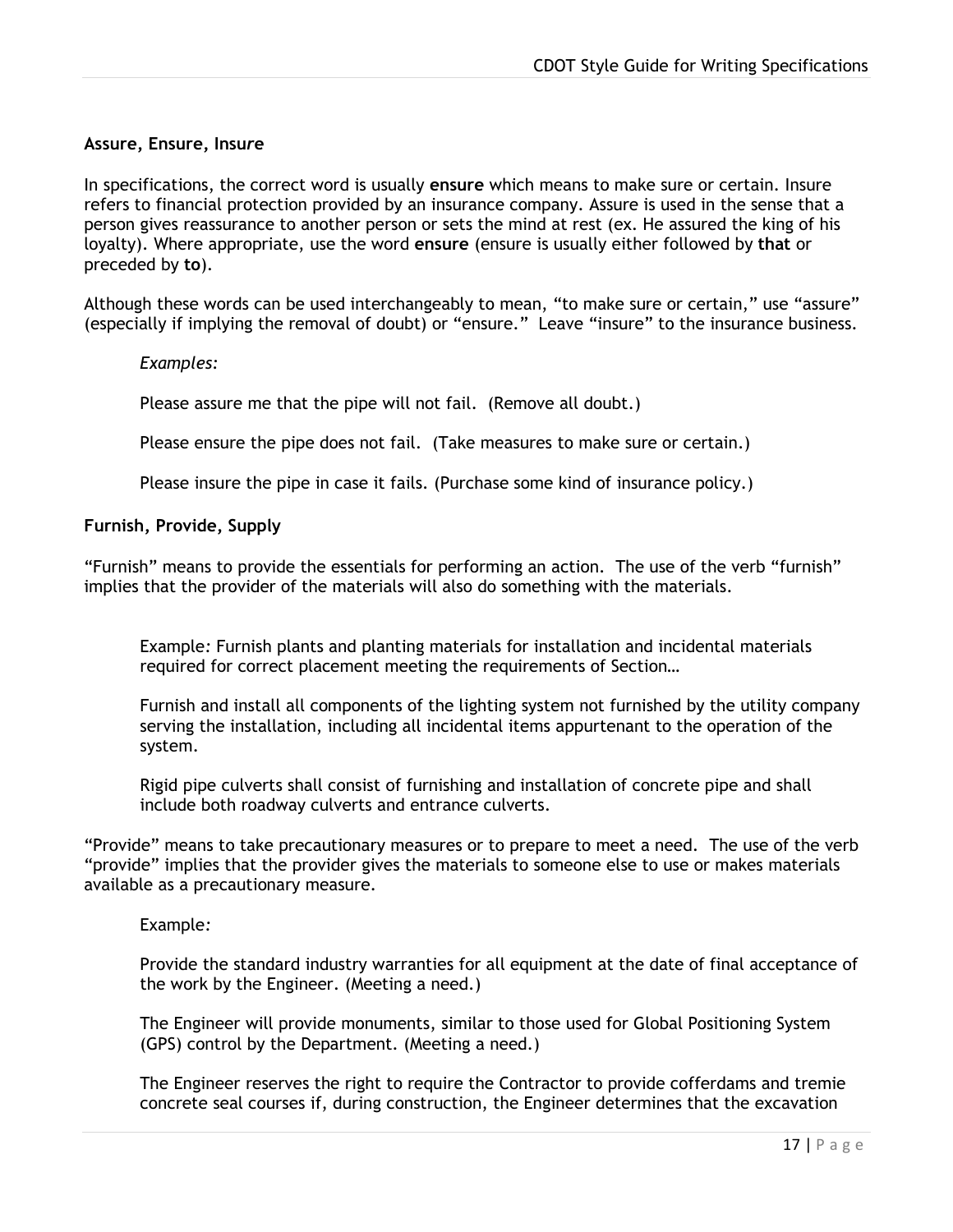cannot be satisfactorily dewatered by the Contractor's recommended procedure. (Taking precautionary measures.)

"Supply" when used as a verb means to add as a supplement, to make available for use, or to satisfy needs or wishes. The use of the verb "supply" implies that the provider is making available additional materials to be used with those provided or furnished.

Example*:* Furnish the testing equipment for the field-testing laboratory. The Contractor shall retain ownership of the equipment after completion of the contract. The Engineer will supply a PDA for field data collection and analysis.

# <span id="page-17-0"></span>**Shall, Will**

"Shall" indicates responsibility of the Contractor. "Will" indicates responsibility of the Engineer (CDOT).

## <span id="page-17-1"></span>**CDOT specific words and terms**

This is an effort to standardize the usage of words and phrases commonly encountered in the Standards and Specifications Unit of the Colorado Department of Transportation. This presents the preferred usage in spelling, capitalization, and hyphenation. Members of the Standards and Specifications Unit review and modify it. Some entries are neither "right" nor "wrong" but a preferred convention in an effort to provide consistency.

| 3D                                                | No space, no hyphen. (Note: Most dictionaries have the<br>hyphenated version as the preferred spelling, but CDOT has<br>standardized on no hyphen.) (See three-dimensional.)                                              |
|---------------------------------------------------|---------------------------------------------------------------------------------------------------------------------------------------------------------------------------------------------------------------------------|
| 3DECS                                             | Abbreviation for "Three-Dimensional Engineered<br>Construction Surveying"                                                                                                                                                 |
| air-cooled                                        | Use hyphen, no capitalization                                                                                                                                                                                             |
| air-entraining                                    | Use hyphen, no capitalization                                                                                                                                                                                             |
| as-constructed                                    | Use hyphen, no capitalization, except where used as a label,<br>"As Constructed"                                                                                                                                          |
| biosolids                                         | Write as one word, no space or hyphen                                                                                                                                                                                     |
| centerline                                        | Write as one word, no space or hyphen (when referring to a<br>line that divides into two equal parts)                                                                                                                     |
| center line                                       | Write as two words (when referring to a pavement marking)                                                                                                                                                                 |
| checklist                                         | Write as one word, no space or hyphen                                                                                                                                                                                     |
| chip seal                                         | Write as two words                                                                                                                                                                                                        |
| cloverleaf                                        | Write as one word, no space or hyphen                                                                                                                                                                                     |
| <b>CMGC</b>                                       | Abbreviation for Construction Manager/General Contractor.<br>Capitalize all letters, no spaces, hyphens or slashes. (The<br>use with a slash, CM/CG, is still common, but CDOT has<br>standardized on the newer version.) |
| <b>Construction Manager/General</b><br>Contractor | Use a slash with no spaces. Capitalize all words.                                                                                                                                                                         |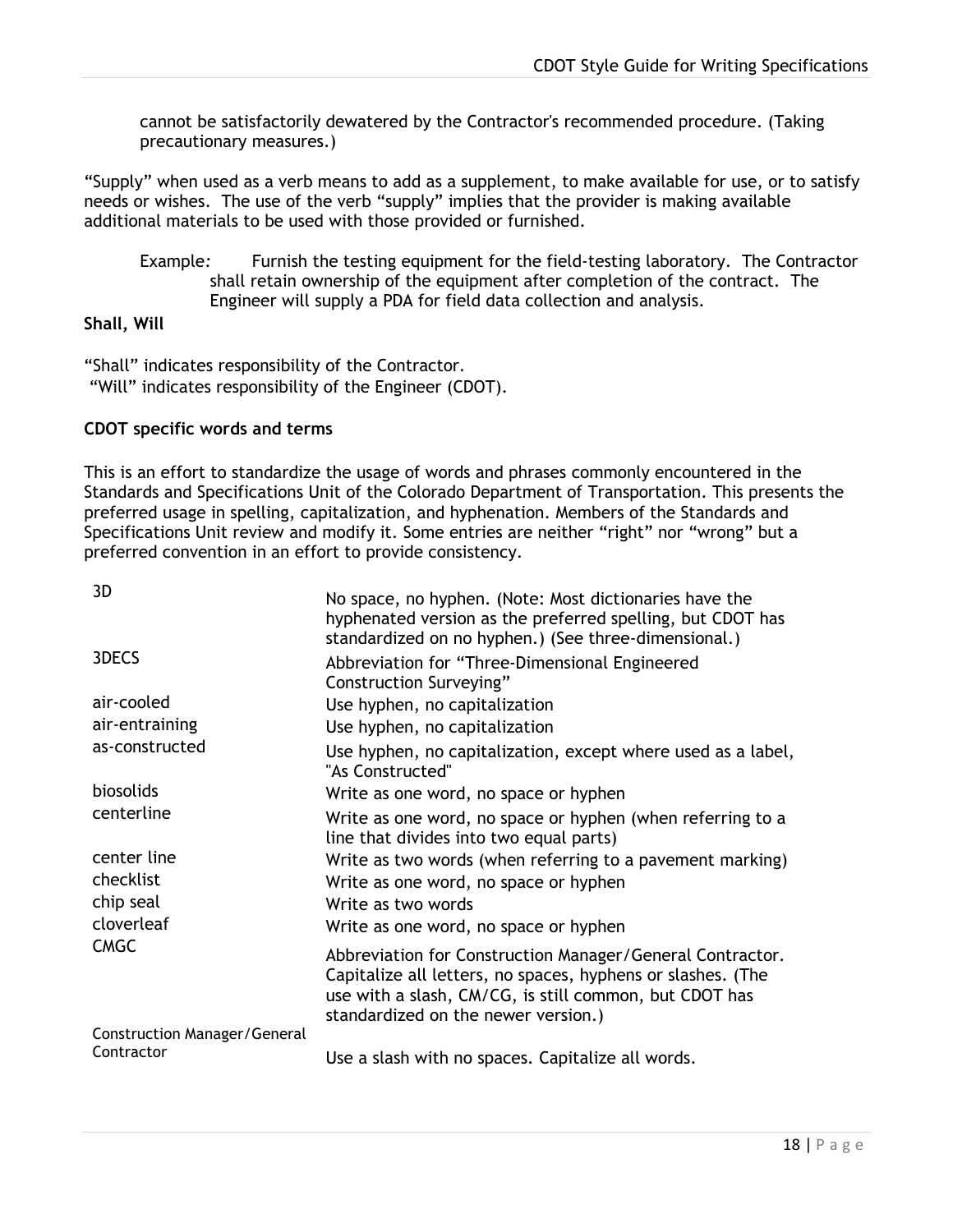| Contractor           | Capitalize for emphasis. "Contractor" is not a word that<br>would commonly be capitalized; however, because the<br>contractor plays an important role in the life of a<br>construction project, when referenced in our bulletins and<br>manuals, initial capitalization is preferred. |
|----------------------|---------------------------------------------------------------------------------------------------------------------------------------------------------------------------------------------------------------------------------------------------------------------------------------|
| control measure      | Write as two words (Replaces "Best Management Practices<br>$(BMP)$ ")                                                                                                                                                                                                                 |
| crosslinked          | Write as one word, no space or hyphen                                                                                                                                                                                                                                                 |
| cross-median         | Use hyphen, no capitalization                                                                                                                                                                                                                                                         |
| crossover            | Write as one word, no space or hyphen                                                                                                                                                                                                                                                 |
| Design-Bid-Build     | Use initial capitalization and hyphens                                                                                                                                                                                                                                                |
| Design-Build         | Use initial capitalization and hyphens                                                                                                                                                                                                                                                |
| digital signature    | A specific type of electronic signature that uses a<br>mathematical algorithm to ensure that the signer can be<br>legally verified. A digital signature is legally binding. (See<br>electronic signature.)                                                                            |
| drawdown             | Write as one word, no space or hyphen                                                                                                                                                                                                                                                 |
| drip line            | Write as two words                                                                                                                                                                                                                                                                    |
| edge line            | Write as two words (when referring to a pavement marking)                                                                                                                                                                                                                             |
| electronic signature | An electronic sign, symbol, or process attached to a contract<br>or other record, which was executed or adopted by a person<br>with the intent to sign the record. An electronic signature is<br>not legally binding. (See digital signature.)                                        |
| e-signature          | Use hyphen, no capitalization                                                                                                                                                                                                                                                         |
| email                | Write as one word, no space or hyphen                                                                                                                                                                                                                                                 |
| falsework            | Write as one word, no space or hyphen, no capitalization                                                                                                                                                                                                                              |
| federal aid          | Write as two words, no capitalization                                                                                                                                                                                                                                                 |
| flow chart           | Write as two words                                                                                                                                                                                                                                                                    |
| four-lane, two-lane  | Use hyphen, no capitalization, spell out number                                                                                                                                                                                                                                       |
| Genus and species    | Genus is capitalized and species is lowercase. Both are<br>italicized. Example: Thermopsis montana. Common plant<br>or animal names are not italicized or capitalized, unless it is<br>someone's name.                                                                                |
| hard copy            | Write as two words                                                                                                                                                                                                                                                                    |
| heavyweight          | Write as one word, no space or hyphen.                                                                                                                                                                                                                                                |
| hot mix asphalt      | Do not hyphen or capitalize, can be abbreviated HMA                                                                                                                                                                                                                                   |
| Hydromulch           | Write as one word, no space or hyphen.                                                                                                                                                                                                                                                |
| lightweight          | Write as one word, no space or hyphen.                                                                                                                                                                                                                                                |
| mile point           | Write as two words                                                                                                                                                                                                                                                                    |
| multi-lane           | Use hyphen, no capitalization (See two-lane, four-lane)                                                                                                                                                                                                                               |
| nonreflective        | Write as one word, no space or hyphen.                                                                                                                                                                                                                                                |
| nonshrink            | Write as one word, no space or hyphen.                                                                                                                                                                                                                                                |
| on-site              | Use hyphen, no capitalization                                                                                                                                                                                                                                                         |
| On-the-Job Training  | Use initial capitalization except on "the" and hyphens, can<br>abbreviate to OJT, all capitals, no spaces or hyphens                                                                                                                                                                  |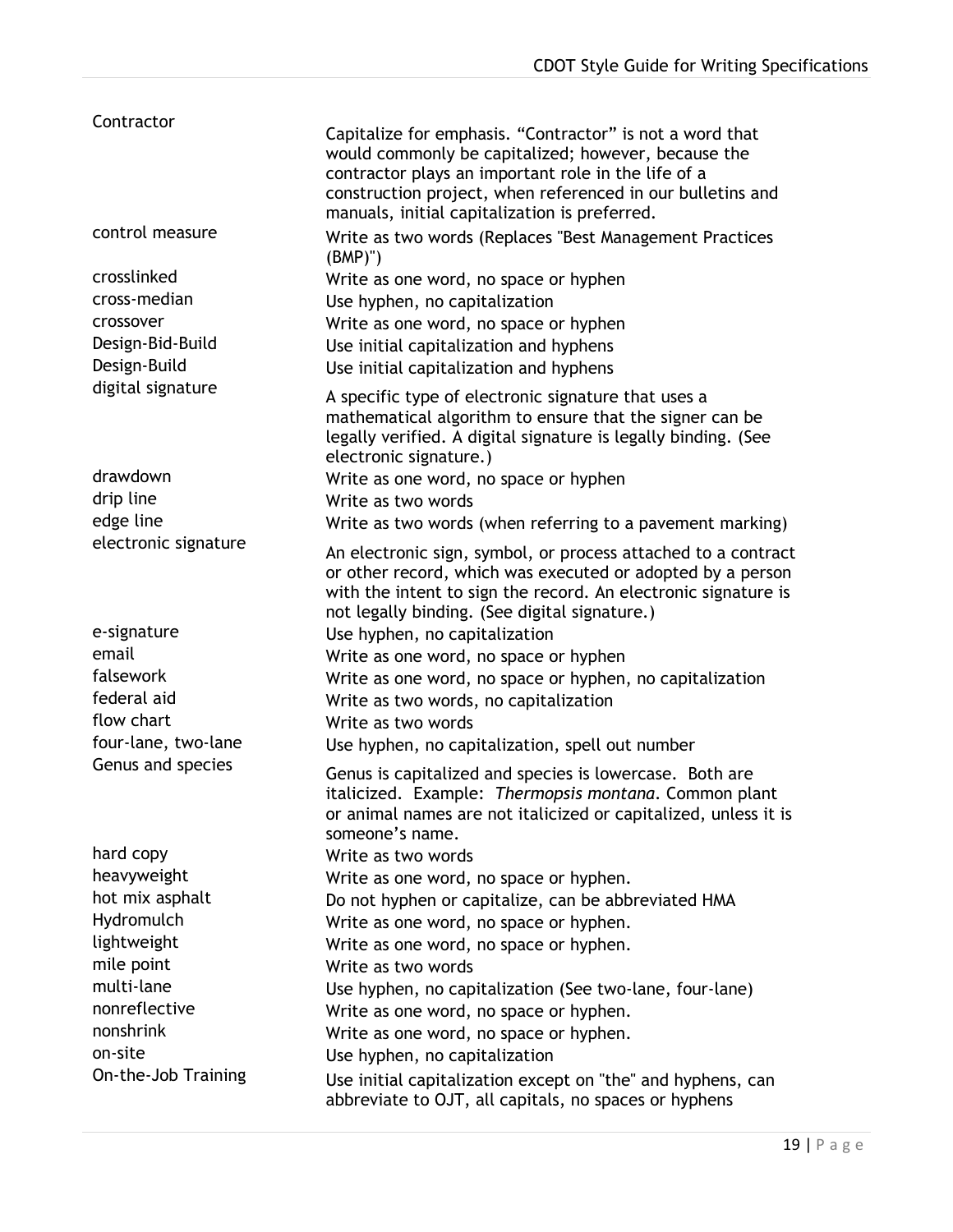| override                                                             | Write as one word, no space or hyphen (See under-ride)                                                                                                                      |
|----------------------------------------------------------------------|-----------------------------------------------------------------------------------------------------------------------------------------------------------------------------|
| overrun                                                              | Write as one word, no space or hyphen (See underrun)                                                                                                                        |
| park and ride                                                        | Generic description, no capitalization, no hyphens                                                                                                                          |
| Park-n-Ride                                                          | Use only for specific Regional Transportation District (RTD)<br>service and facilities. (See "park and ride")                                                               |
| <b>PDF</b>                                                           | Abbreviation for portable document format. Capitalize all<br>three letters                                                                                                  |
| pre-construction                                                     | Use hyphen, no capitalization, when used as a common<br>adjective, such as pre-construction activities. Can be<br>abbreviated to pre-con, use hyphen                        |
| Pre-construction Agenda                                              |                                                                                                                                                                             |
| <b>Pre-construction Conference</b><br><b>Pre-erection Conference</b> |                                                                                                                                                                             |
| Pre-paving Conference                                                |                                                                                                                                                                             |
| Pre-survey Conference                                                | When used as the proper title for an agenda or conference,<br>use all initial caps except right after the hyphen; do not use<br>an initial cap immediately after the hyphen |
| prefabricated                                                        | Write as one word, no space or hyphen, can be abbreviated<br>as prefab, no hyphen                                                                                           |
| pre-molded, pre-tested                                               |                                                                                                                                                                             |
| prestress                                                            | Write as one word, no space or hyphen                                                                                                                                       |
| prewetting                                                           | Write as one word, no space or hyphen.                                                                                                                                      |
| <b>Project Special Provision</b>                                     | This is the title of a specific type of special provision, use<br>initial caps. (See Standard Special Provision and special<br>provision.)                                  |
| regionwide                                                           | Write as one word, no space or hyphen (See statewide)                                                                                                                       |
| retroreflectometer                                                   | Write as one word, no space or hyphen                                                                                                                                       |
| Right of Way                                                         | Department title, no hyphens, capitalize R and W                                                                                                                            |
| right of way                                                         | No capitalization, no hyphens when used as a noun                                                                                                                           |
| right-of-way                                                         | Hyphenated when used as an adjective (ex. right-of-way<br>fence)                                                                                                            |
| rootballs                                                            | Write as one word, no space or hyphen                                                                                                                                       |
| roundabout                                                           | Write as one word, no space or hyphen                                                                                                                                       |
| <b>ROW</b>                                                           | Abbreviation for right of way. Capitalize all three letters, no<br>spaces, periods or hyphens                                                                               |
| <b>SEP-14</b>                                                        | FHWA term for "Special Experimental Projects No. 14 -<br>Alternative Contracting" (formerly Innovative Contracting).<br>Use hyphen.                                         |
| special provision                                                    | Considered generic, do not capitalize. (See Project Special<br>Provision and Standard Special Provision.)                                                                   |
| <b>Standard Special Provision</b>                                    | Title of a specific type of special provision, use initial caps.<br>(See Project Special Provision and special provision.)                                                  |
| statewide                                                            | Write as one word, no space or hyphen (See regionwide)                                                                                                                      |
| stormwater                                                           | Write as one word, no space or hyphen                                                                                                                                       |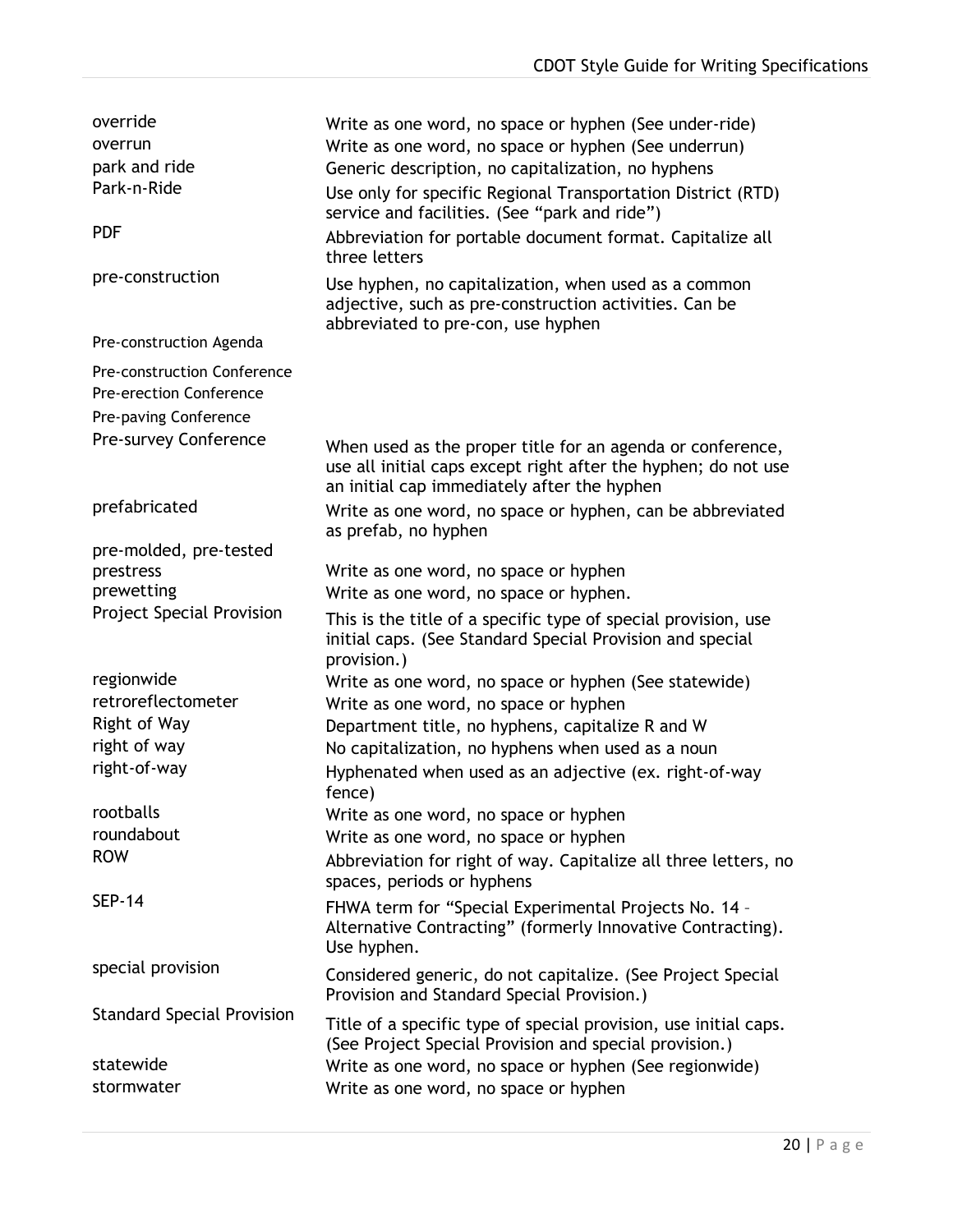| subbase                                | Write as one word, no space or hyphen                                                                                                                 |
|----------------------------------------|-------------------------------------------------------------------------------------------------------------------------------------------------------|
| Super Circular                         | Two words, initial caps. Although the FHWA uses<br>"Supercircular" as one word, OMB that originated the term<br>uses it as two words "Super Circular" |
| Superpave                              | Write as one word, no space or hyphen.                                                                                                                |
| <b>SWMP</b>                            | Capitalize all letters, no spaces, periods or hyphens. SWMP<br>is the abbreviation for Stormwater Management Plan                                     |
| <b>SWMP Site Map</b>                   | Capitalize Site and Map                                                                                                                               |
| SWMP Administrator for<br>Design       | Capitalize as shown, can be abbreviated SWMPD, capitalize<br>all letters, no spaces, periods or hyphens.                                              |
| SWMP Administrator for<br>Construction | Capitalize as shown, can be abbreviated SWMPC, capitalize<br>all letters, no spaces, periods or hyphens.                                              |
| three-dimensional                      | Use hyphen, no capitalization See 3D)                                                                                                                 |
| under-ride                             | Use hyphen, no capitalization (See override)                                                                                                          |
| underrun                               | Write as one word, no space or hyphen (See overrun)                                                                                                   |
| [typeface]                             | The standard, universal typeface as presented by the CDOT<br>Corporate Communications Department is Trebuchet MS.                                     |
| W-beam                                 | Use hyphen, "W" capitalized                                                                                                                           |
| website                                | Write as one word, no space or hyphen                                                                                                                 |
| work sheet                             | Write as two words                                                                                                                                    |

# <span id="page-20-0"></span>**Formatting, Fonts, and Styles**

The Standard Specifications uses font Times New Roman, 12 font headers and 10 font for body. Use the same for Standard Special Provisions and Project Special Provisions. Use 0.75 inch for left and right and 0.5 for top and bottom margins. CDOT uses MicroSoft Word 2016 or later.

## <span id="page-20-1"></span>**Text**

<span id="page-20-2"></span>Do not use **bold** and *italicized* characters in the body of the text to emphasize or draw attention to a particular requirement. Do not use underlining in the Standard Specifications and it should not be used in Special Provisions. Italicize only titles preceded by (a), (b), (see CDOT Outline Levels). Text should be bold where it would be in the Standard Specifications. Such locations include section headings, subsection numbers, subsection titles, and table headings. See CDOT Outline Levels. Only use as many sublevels as necessary to organize and convey the specification requirements.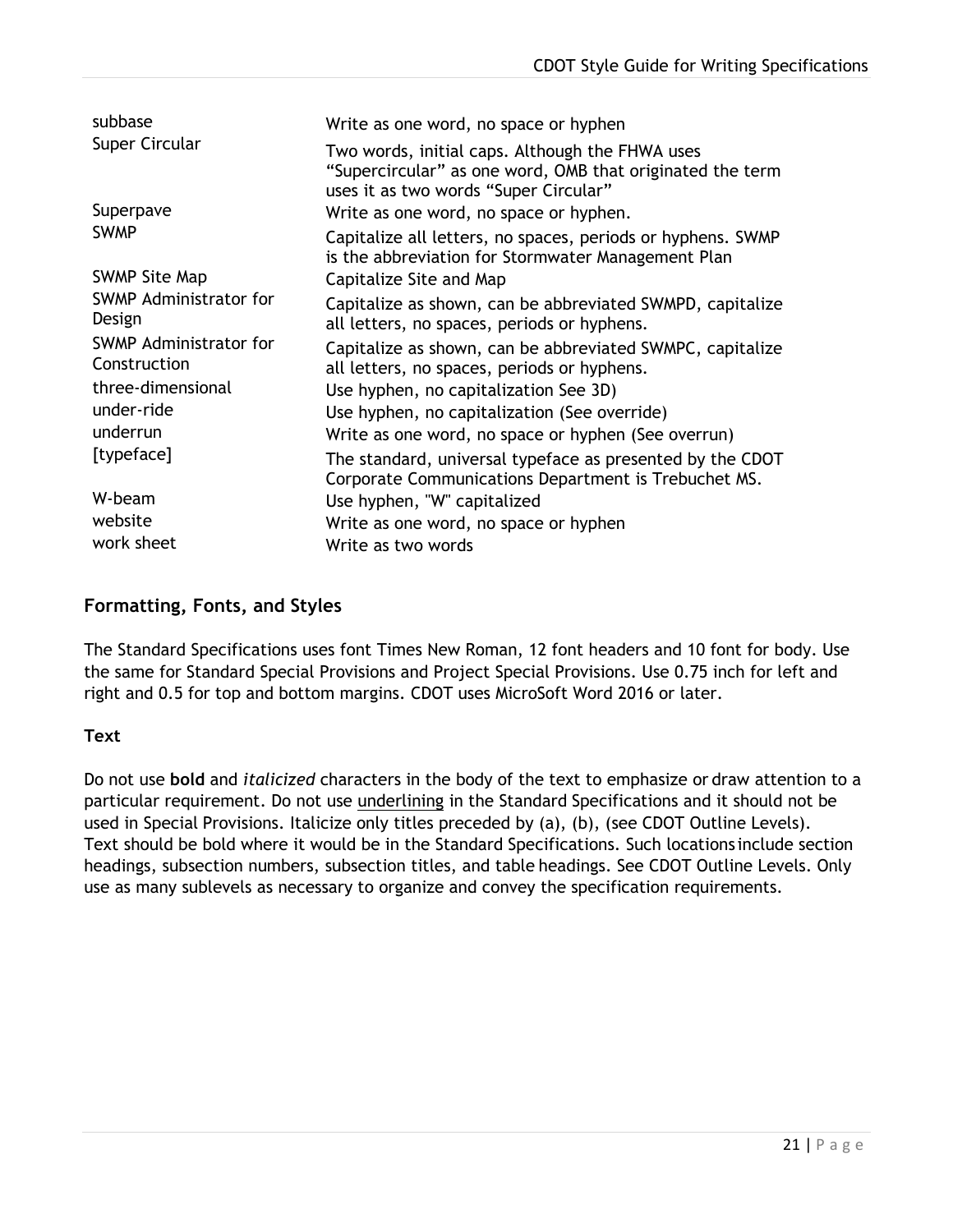# **CDOT Outline Levels**

# **DIVISION** (first level) **SECTION** (second level)

**Subsection number + Name**, **if any.** (no indent, left margin) This is where subsection text goes. (third level)

This is where subsection text goes. This is where subsection text goes. This is where subsection text goes.

(a) N*ame if any* - ((a) at left, indent at 0.25 from left) This is where text goes (fourth level)

This is where text goes. This is where text goes. This is where text goes. This is where text goes. This is where text goes. This is where text goes.

- (1) List **(when a list, numbers in parentheses, indent same level, otherwise use sample under (b))**
- (2) List
- (3) List
- (b) *Name if any* ((b) at left, indent at 0.25 from left) This is where subsection text goes. This is where text goes. This is where text goes. This is where text goes.
	- 1. (1. indent 0.25 from left, text indent 0.5from left) This is where text goes (fifth level)
	- 2. This is where subsection text goes
		- A. (A. indent at 0.5, text at 0.75 indent from left) This is where text goes (sixth level)
		- B. This is where subsection text goes
			- (1) ((1) indent at 0.75, text at 1.0 indent from left) Text **(seventh level, 1, 2, 3, in parentheses)** i. (i. indent at 1.0 from left, text at 1.25 indent - from left) This is where text (eighth level) ii.
			- (2) This is where text goes. This is where text goes.
				- i. This is where text goes
				- ii.

All **red text** are directions only, do not leave them in the final draft.

The next page lays out a "Revision of Section XXX" with the five parts of a specification. Use any of the subsection portions shown under "Description" for all of the other parts, as necessary.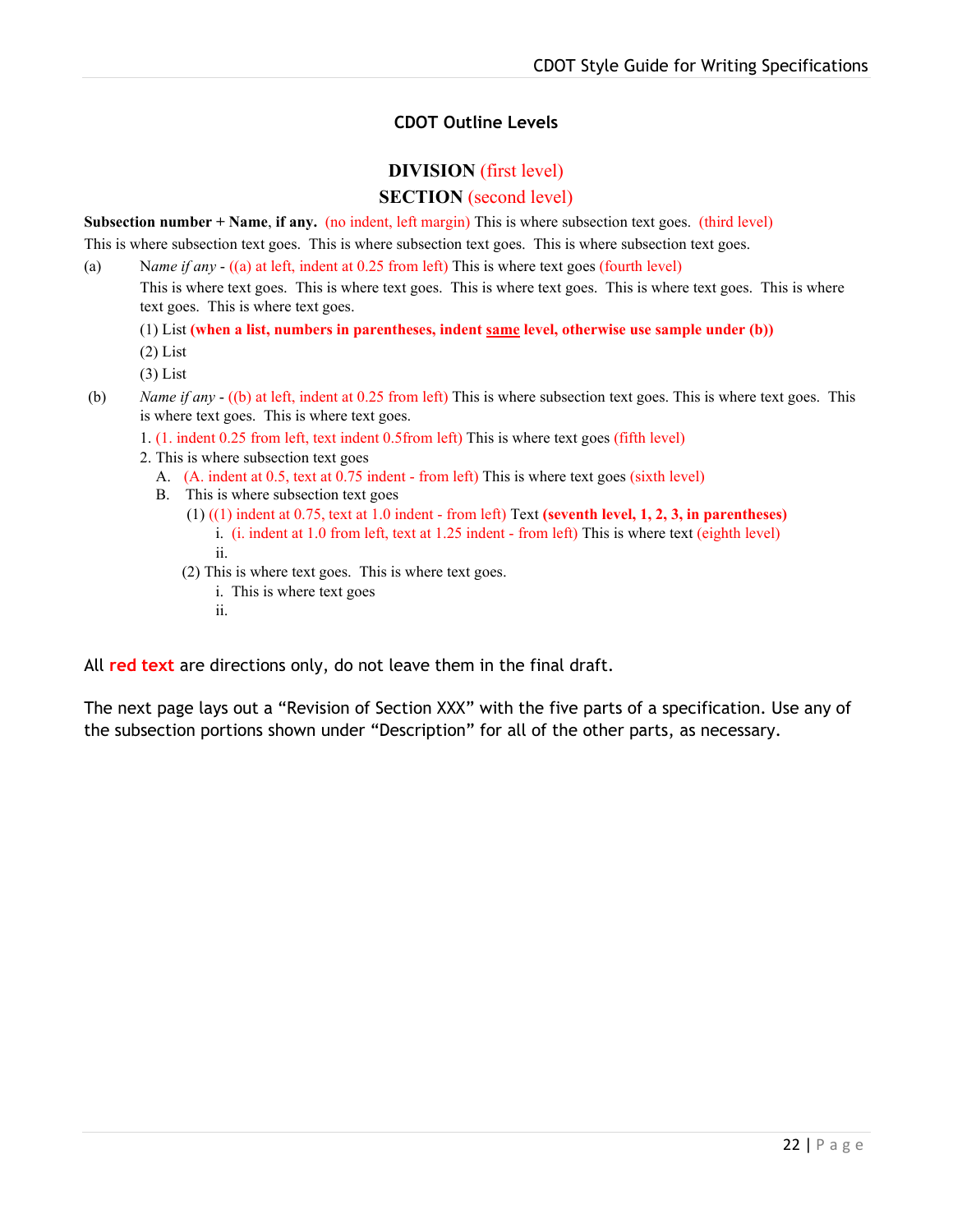## <span id="page-22-0"></span>**Revision of Section**

## **REVISION OF SECTION XXX** (bold, centered, Times New Roman, Header 12 font)

**NAME** (bold, centered, TNR, Header 12 font)

#### **DESCRIPTION** (bold, centered, TNR, Header 12 font)

**Subsection number + Name**, **if any** (bold, TNR, body 10 font)**.** This is where subsection text goes. This is where subsection text goes. This is where subsection text goes. This is where subsection text goes.

(a) *Name if any* (Italics, TNR, body 10 font) - text goes

- (1) **\*LIST** has numbers w/ parentheses, **lines up under level** it follows, can be in any outline level.
- (2) List
- (3) List
- (b) *Name if any* Texts (indent lines up under its upper level)
	- 1. This is where subsection text goes
	- 2. This is where subsection text goes

Second and all following paragraphs dealing with 2. Indented to same level

A. This is where subsection text goes.

Second and all following paragraphs dealing with A. Indented to same level

- B. This is where subsection text goes
	- (1) This is where subsection text goes **\*5x Subsection**, numbers w/ parentheses **indented**
		- i. This is where subsection text goes
		- ii.
		- Second and all following paragraphs dealing with ii. Indented to same level
- (c) *Name if any* This is where subsection text goes

**MATERIALS** (bold, centered, TNR, Header 12 font)

**Subsection number + Name**, **if any** (no indent, left margin, bold**,** TNR, body 10 font)**.** This is where subsection text goes. Outline levels as needed.

**CONSTRUCTION REQUIREMENTS** (bold, centered, TNR, Header 12 font)

**Subsection number + Name**, **if any** (no indent, left margin, bold**,** TNR, body 10 font)**.** This is where subsection text goes. Outline levels as needed.

#### **METHOD OF MEASUREMENT** (bold, centered, TNR, Header 12 font)

**Subsection number + Name**, **if any** (no indent, left margin, bold**,** TNR, body 10 font)**.** This is where subsection text goes. Outline levels as needed.

**BASIS OF PAYMENT** (bold, centered, TNR, Header 12 font)

**Subsection number + Name**, **if any** (no indent, left margin, bold**,** TNR, body 10 font)**.** This is where subsection text goes. Outline levels as needed.

Payment will be made under:

#### **Pay Item** (bold) **Pay Unit** (bold)

Name of Pay Item **Name of Pay Item** 1999 **Unit of measure** 

Notes: details of what is included in each Pay Item, as needed.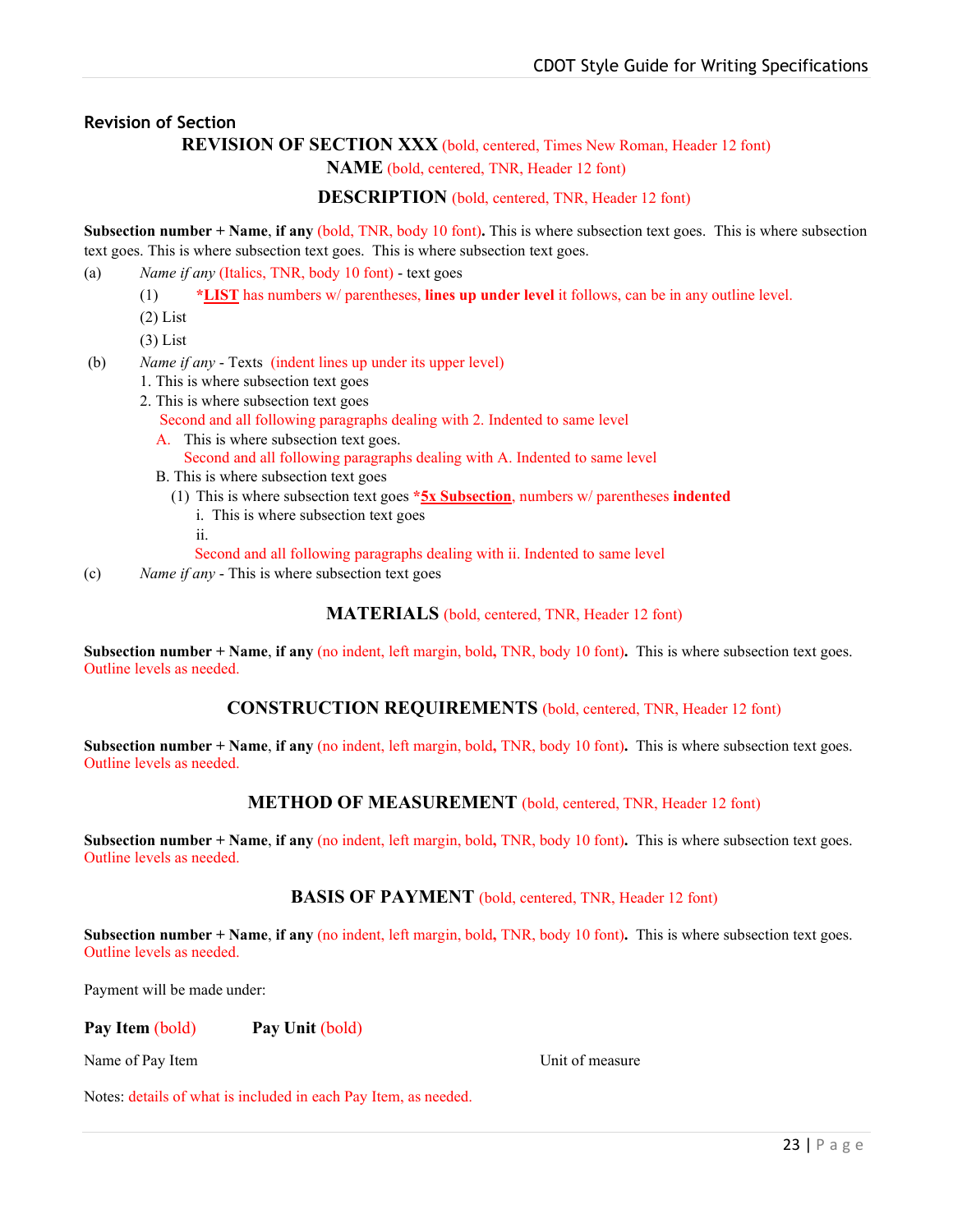# <span id="page-23-0"></span>**Lists**

# <span id="page-23-1"></span>**Alphabetized or Numerical list**

Use an alphabetized or numerical list if items are being referred to in other subsections or if there is an order or priority to the items in the list.

## <span id="page-23-2"></span>**Bulleted list**

Use a bulleted list if items are not being referred to in other subsections and if there is no importance to the order of the items.

Convert important or complicated series to itemized lists. Capitalize the beginning of each item, even when the item is a word, phrase, or sentence fragment. If an "**and"** situation applies, end each item with a period. If an "**or"** situation applies, end the items with a comma or semicolon. The second to last item should have an "**or"** following the punctuation and the last item should end with a period. Use introductory phrases that identify whether one, more than one, or all items apply.

Use semicolons to separate items in a list if some or all of the items consist of a list of items.

Example: For hazardous paint removal, payment shall be full compensation for furnishing all materials, labor, and equipment to perform all work necessary for containment enclosures; air monitoring, sampling, and testing; decontamination; handling, sampling and testing, containerizing, and storage of paint waste; and installation, maintenance, and removal of the waste accumulation points.

Use a colon before a list if the list is preceded by a clause that contains an anticipatory expression ("the following," "as follows," "includes," or "including").

> Example: Payment shall include the following: surface preparation, mixing, placing the mixture, and furnishing all equipment, tools, and labor.

Use a colon if the list starts on a new line (vertical list).

Example: Payment shall include:

- Surface preparation.
- Mixing.
- Placing the mixture.
- Furnishing all equipment, tools, and labor.

Exception: Do not use a colon before the list, if the sentence that contains the anticipatory expression is followed by another sentence.

Example: The following items may be used for protective material. Planks or other material with suitable stakes that can be used as forms shall also be available.

- Burlap.
- Paper.
- Plastic film.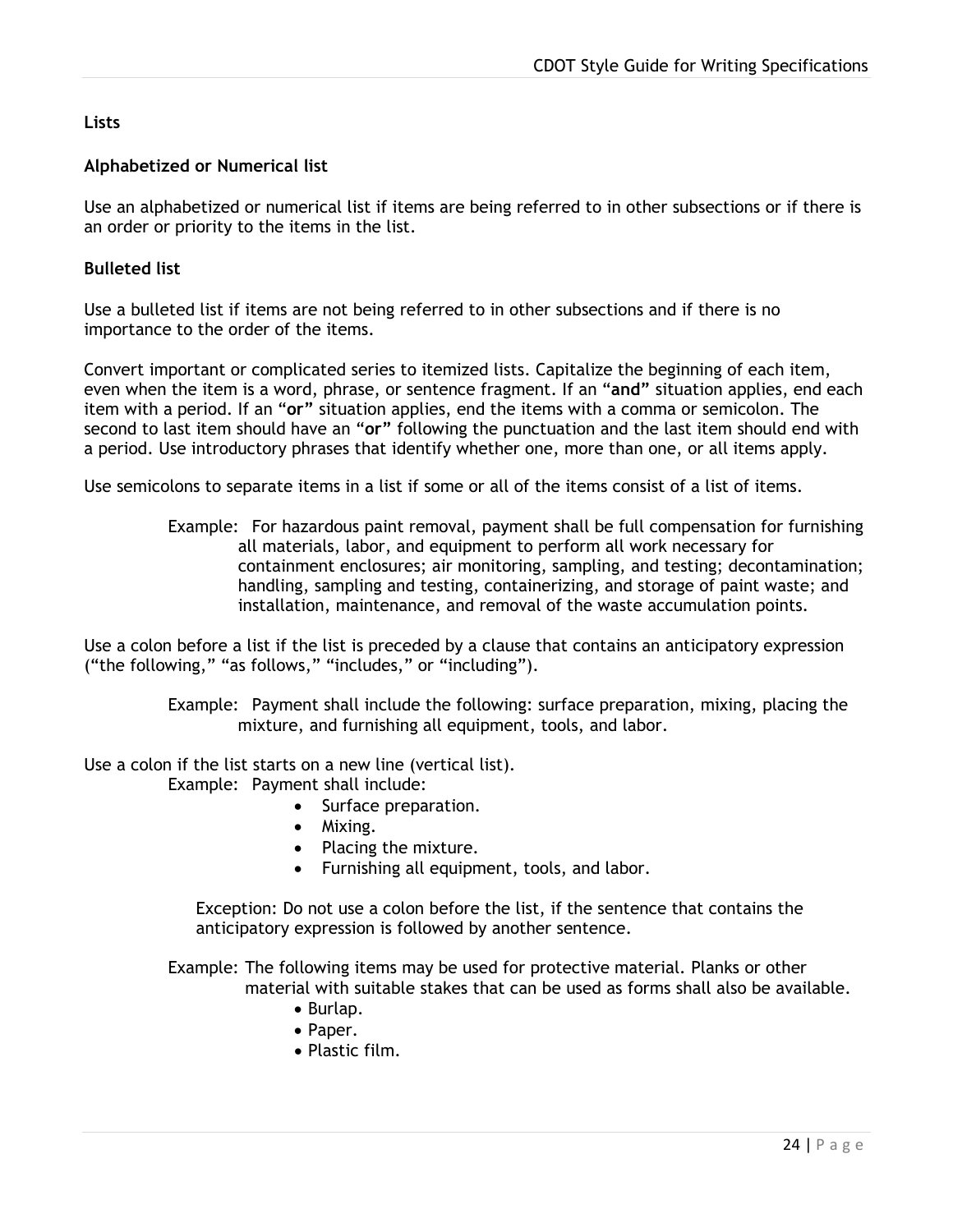# <span id="page-24-0"></span>**Numbers**

# <span id="page-24-1"></span>**Numbers 1 to 10**

Use numbers before a unit or technical measurement, including days and calendar days.

Example: 3 inches, 5 gallons, 2 business days, 7 calendar days.

Spell out when using to describe a quantity.

Example: six copies of falsework plans, two passes of a pneumatic tired roller.

## <span id="page-24-2"></span>**Numbers greater than 10**

Use numbers. The exceptions are:

- When quantity and size are expressed together, for example twenty-four 2 1/2 inch bolts.
- When a sentence starts with a number, in which case the number is spelled out.
- Use words for numbers at the beginning of a sentence. If a number greater than ten appears at the beginning of a sentence, reorder the sentence if possible. *Example:* Thirty minutes before installation, begin preparing the material. **Preferred:** Begin preparing the material 30 minutes before installation.

• Be consistent. With series of numbers in the same context, treat similarly all numbers that refer to the same category of things. *Examples:* Hold the vibrator 5 to 15 seconds. Thirty minutes before starting, and again sixty minutes later, …

## <span id="page-24-3"></span>**Fractions, Decimals, and Compound Numbers**

Use fractions with English units, unless the number indicated has tolerances associated with it, then use decimals, per industry standard. Verify with the technical expert. Always use decimals with SI (metric) units.

Example: a 1/4 inch <del>(6 mm)</del> bolt, a 1 1/2 inch <del>(40 mm)</del> nominal diameter pipe.

When specifying a fraction, do not use the fraction characters  $(\frac{1}{2}, \frac{1}{4}, \text{ or } \frac{3}{4})$ . Use standard typed fractions, for example: **1/2**, **1/3**, **5/6**. Take care when typing fractions, because Microsoft Word will automatically convert fractions to fraction characters. Type one space (no dash) between the whole number and the fraction, if a fraction is used with whole numbers, such as **1 1/3**.

Use words for simple fractions that do not describe a measurement or a precise quantity, that stand alone, or that come before the words "of a" or "of an." Use a hyphen to connect the numerator and denominator.

Example: Overlap by at least **one-half** the width of the previous pass.

If the stream crossing fills more than **one-third** the width of the stream, then use pipes to allow the movement of aquatic life.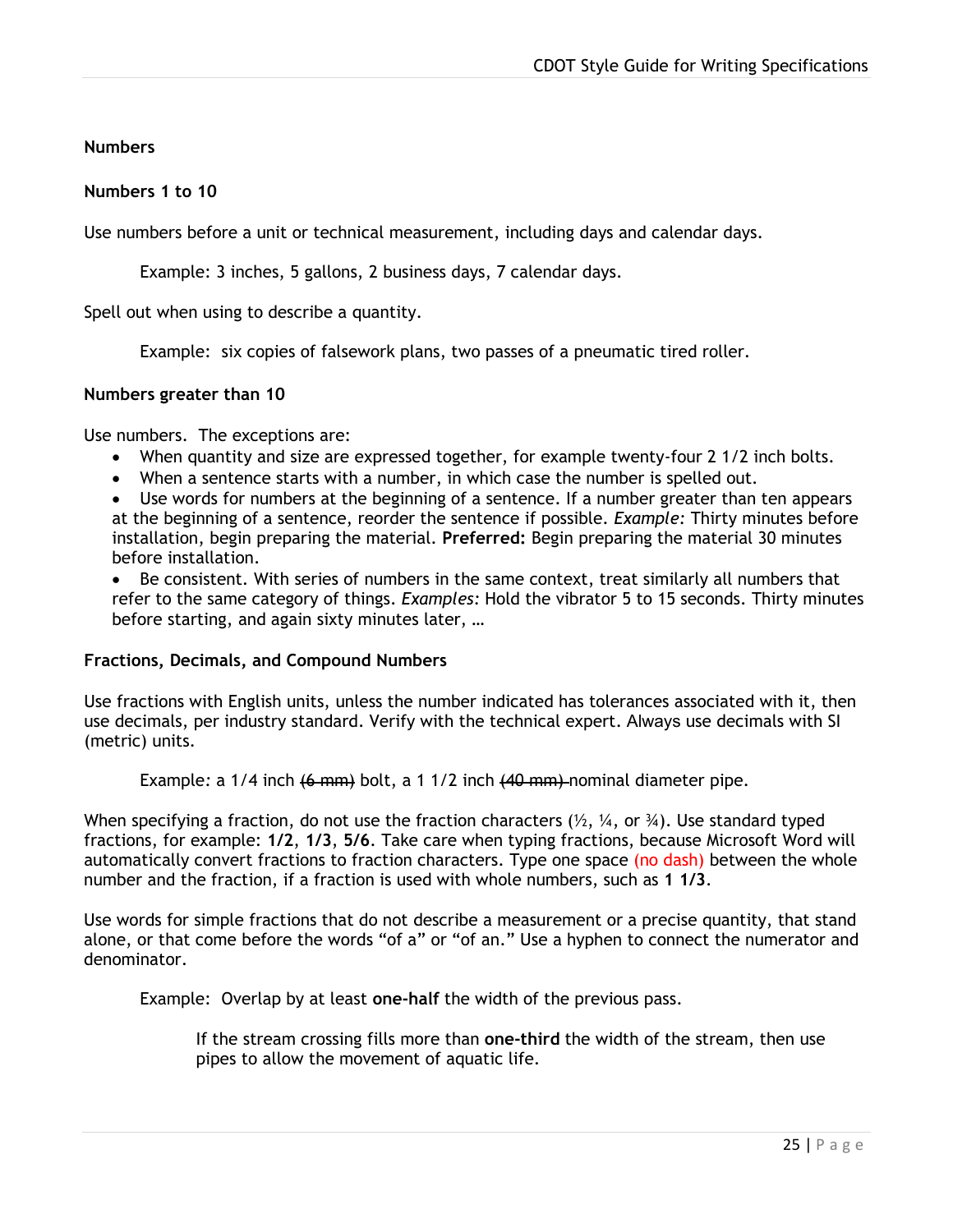Do not follow a decimal point with a zero unless you need an exact unit or dimension with no tolerance. **Correct:** 3 ft, 15 lb **Incorrect:** 3.0 ft, 15.0 lb unless there can be no tolerance under any circumstance.

If it isn't a number plus units (1.5 times versus 1 3/8 feet) keep it decimal.

Decimals in numbers depend on what they are showing. For instance: pH should stay 5.0 to 7.0 (decimals) because this is standard to the pH measurement. The technical expert needs to decide how precise to be, according to the object being measured. If a mat can be (minimally) 16 x 3 (feet), it shouldn't be shown as  $16.2 \times 3.2$ . If this precision is needed, keep it in. But decide whether it is 16 ft 2 in (= 16.17 ft) OR 16 ft 3 in (= 16.25 ft) and state it with feet and inches, not as a decimal of feet. Decimals of English units don't translate well and make it difficult to construct, inspect, and measure. When in doubt, ask the technical expert of the item.

**Numbers in tables** that have a decimal point + number do not have a space but numbers without a decimal point + number do: 1 - 3 (1 space dash space 3) as opposed to 1.5-3.5(1.5 nospace dash nospace 3.5).

**When a range is shown in the text**, do not use a dash, use "to": 1 to 3.

#### <span id="page-25-0"></span>**Commas in Numbers**

For dollar figures, use commas in figures of four or more digits, for example \$200, \$1,500, \$25,000. Use numbers for monetary amounts. Do not include the decimal and zeros for the cents when amounts are in whole dollars. Do not leave a space between the dollar sign (\$) and numeric value.

Example: Bill at the rate of \$1,500 per mix.

Use commas in numerical values of four or more digits, except in tables and table notes. Show numerical values of four digits in tables without a comma. When a range goes from four digit to five digit, include the comma on both, even in a table.

> Example: 1,500 feet, 12,000 gallons (in text) Elevations 6000 feet, 7000 feet (in a table) Range 9,001 - 10,000 lb overweight

#### <span id="page-25-1"></span>**Tolerances**

A tolerance is the allowable variation from a specified standard. Measurements can either have symmetrical tolerances, where the positive and negative tolerances are the same or asymmetric tolerances, where they are different.

Write both symmetric and asymmetric tolerances in parentheses immediately following the specified standard measurement. Symmetric tolerances should be shown using the plus/minus sign  $(\pm)$ . Write asymmetric tolerances with the positive tolerance, if any, first, followed by the negative tolerance, if any. Show the positive tolerance using a plus sign (+) and show the negative tolerance with an "en" dash (–).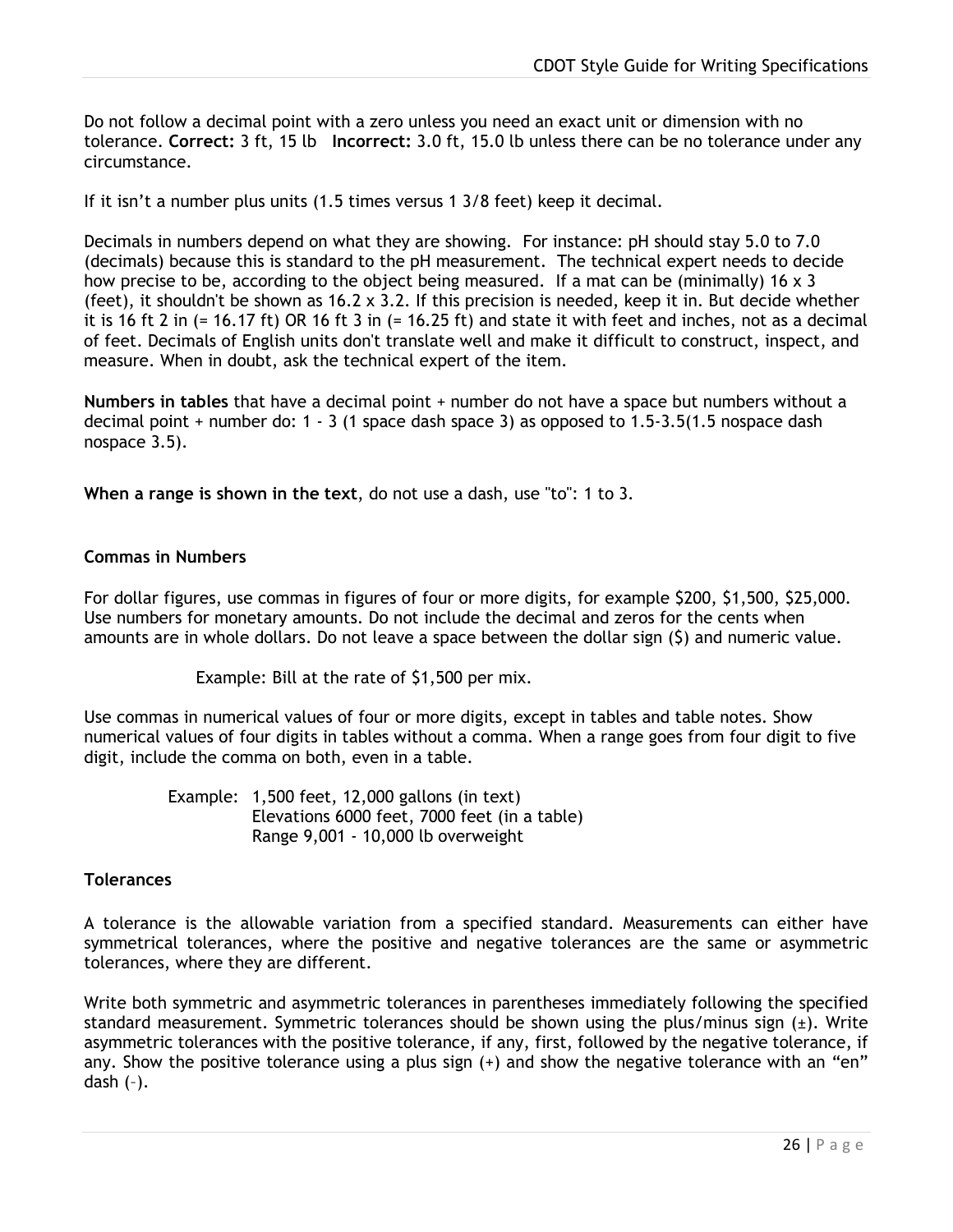Provide the unit of measurement with both the specified standard and with each tolerance. The tolerance does not have to, and frequently will not, use the same unit of measurement as the standard.

| Correct                                               | Incorrect                                            |
|-------------------------------------------------------|------------------------------------------------------|
| All grooves shall be cut leaving a rectangular        | All grooves shall be cut leaving a rectangular       |
| cross-section that is $3/32$ inch (+ $1/32$ inch, - 0 | cross-section that is $3/32$ inch + $1/32$ inch, - 0 |
| inches) wide and $1/4$ inch ( $\pm$ 1/16 inch) deep.  | inches wide and $1/4$ inch $\pm$ 1/16 inch deep.     |
| The percentage of air entrainment shall be 7%         | The percentage of air entrainment shall be 7%        |
| $(\pm 2%)$ as tested per the requirements of          | with a tolerance of $\pm$ 2% as tested per the       |
| AASHTO T152.                                          | requirements of AASHTO T152.                         |
| A dashed line shall consist of 10-foot $(\pm 6$ inch) | A dashed line shall consist of 10-foot $\pm$ 6-inch  |
| line segments and 30-foot $(\pm 6$ inch) spaces.      | line segments, and 30-foot $\pm$ 6-inch spaces.      |

# <span id="page-26-0"></span>**Punctuation**

# <span id="page-26-1"></span>**The Period**

Use a period after the subsection title, but not after the subsection number.

Example*:* **701.01 Hydraulic Cement.** (2 spaces after the subsection title) Hydraulic Cement shall conform to . . .

Use a single space after a period. The rule applies to all end punctuation except after the subsection title.

## <span id="page-26-2"></span>**The Comma**

Place a comma after the last item in the list, before the "and x". This is an "Oxford" comma. It is a comma used before the final conjunction in a list of three or more items. Here in the specifications, we will include it, as it enhances clarity. When writing a list, you naturally include commas to separate each item, but an Oxford comma is when you also put a comma before the "and [Final Item]". Technically, it is grammatically optional in American English. However, depending on the list you are writing out, omitting it can lead to some confusion.

Non-essential expressions are words, phrases, or clauses that add additional information, but are not essential to the meaning or structure of a sentence. Use commas to set off non-essential expressions. Consider the example below. Notice how using commas to set off the italicized words in the second sentence changes the meaning of the sentence.

## Example:

A tremie *used to deposit concrete under water* shall be constructed to be watertight and readily discharge concrete.

A tremie, *used to deposit concrete under water*, shall be constructed to be watertight and readily discharge concrete.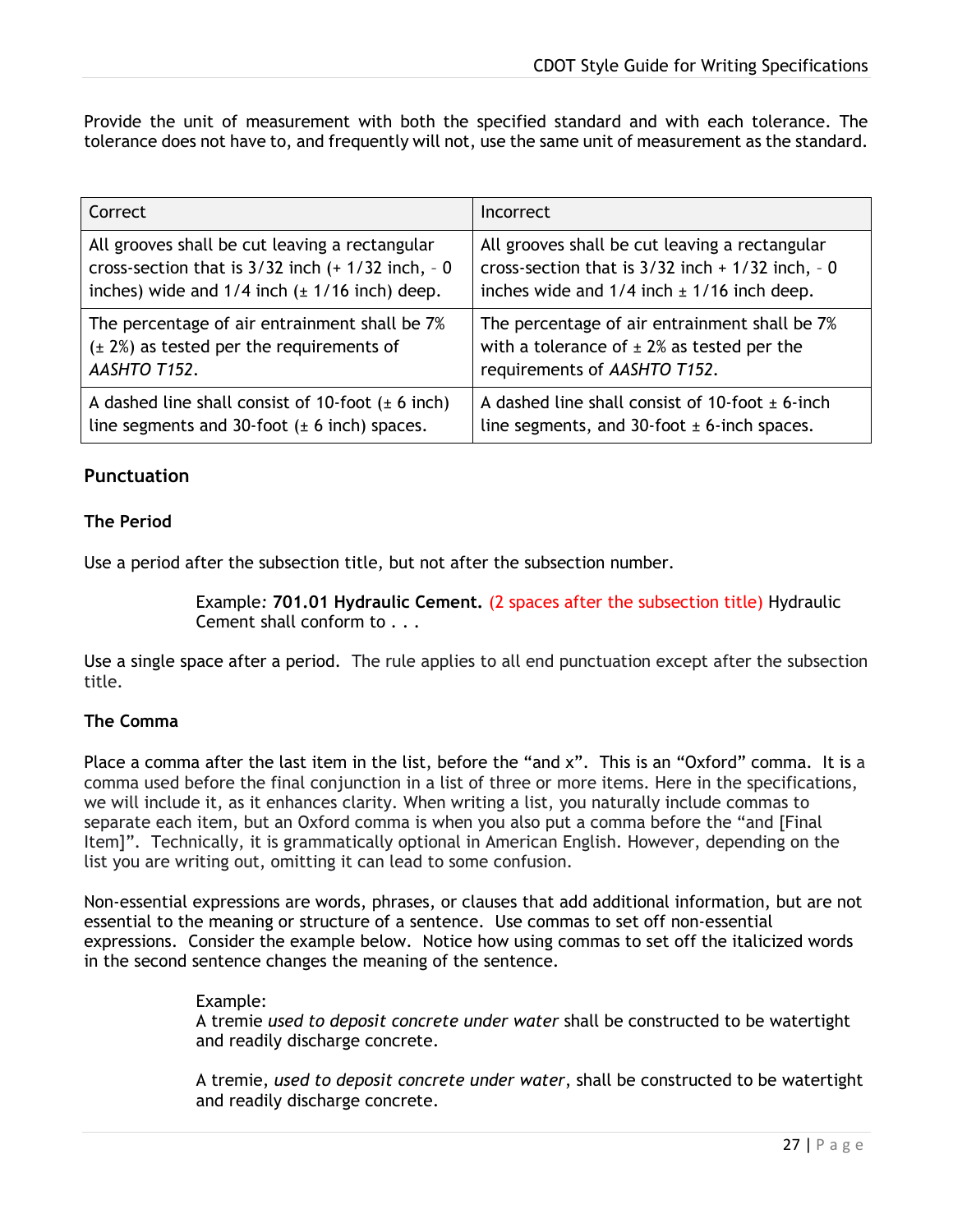In the first sentence, the italicized words are being used to describe which tremie shall be constructed to be watertight. In this case, they serve as an essential expression. In the second sentence, the italicized words simply describe what a tremie is. They serve as a non-essential expression. When words, phrases, or clauses are intended to serve as essential expressions, they are not set off with commas.

Introductory elements are words, phrases, and clauses at the start of a sentence before the subject and predicate of the main clause. Use a comma to set of introductory elements.

## Example*:*

*When resurfacing is part of the contract*, all scarified surfaces shall be covered with at least one full lift of HMA before winter shutdown.

*If form removal interrupts the moist cure process*, form removal must be accomplished without delay and the moist cure process reapplied immediately.

The italicized words in the example sentences above are introductory clauses and phrases. Follow them by a comma.

When two independent clauses are put together with a coordinating conjunction (and, but, or), they form a compound sentence. Place a comma before the coordinating conjunction.

> Example*:* Tiedowns, which may cause chipping or breakage, shall not be in direct contact with concrete surfaces, *and* units should not be subjected to excessive impact.

Air quality sampling and testing will not be required for small-localized containments when blasting operations have an expected duration of less than approximately 3 hours, *or* the expected duration of the total amount of blasting on the project is less than approximately 8 hours.

Compound sentences cannot be joined together with just a comma. A comma either with a coordinating conjunction or with another form of punctuation (period, semicolon, or colon) must be used.

## <span id="page-27-0"></span>**The Semicolon**

Use semicolons in place of a comma with a coordinating conjunction.

Example*:* Tiedowns, which may cause chipping or breakage, shall not be in direct contact with concrete surfaces; units should not be subjected to excessive impact.

Use a semicolon with transitional expression such as "however" and "therefore".

Example*:* Some delays for weather have been included in the number of closure days allowed; therefore, additional closure days for adverse weather will not be allowed for the first five consecutive closure days of each delay.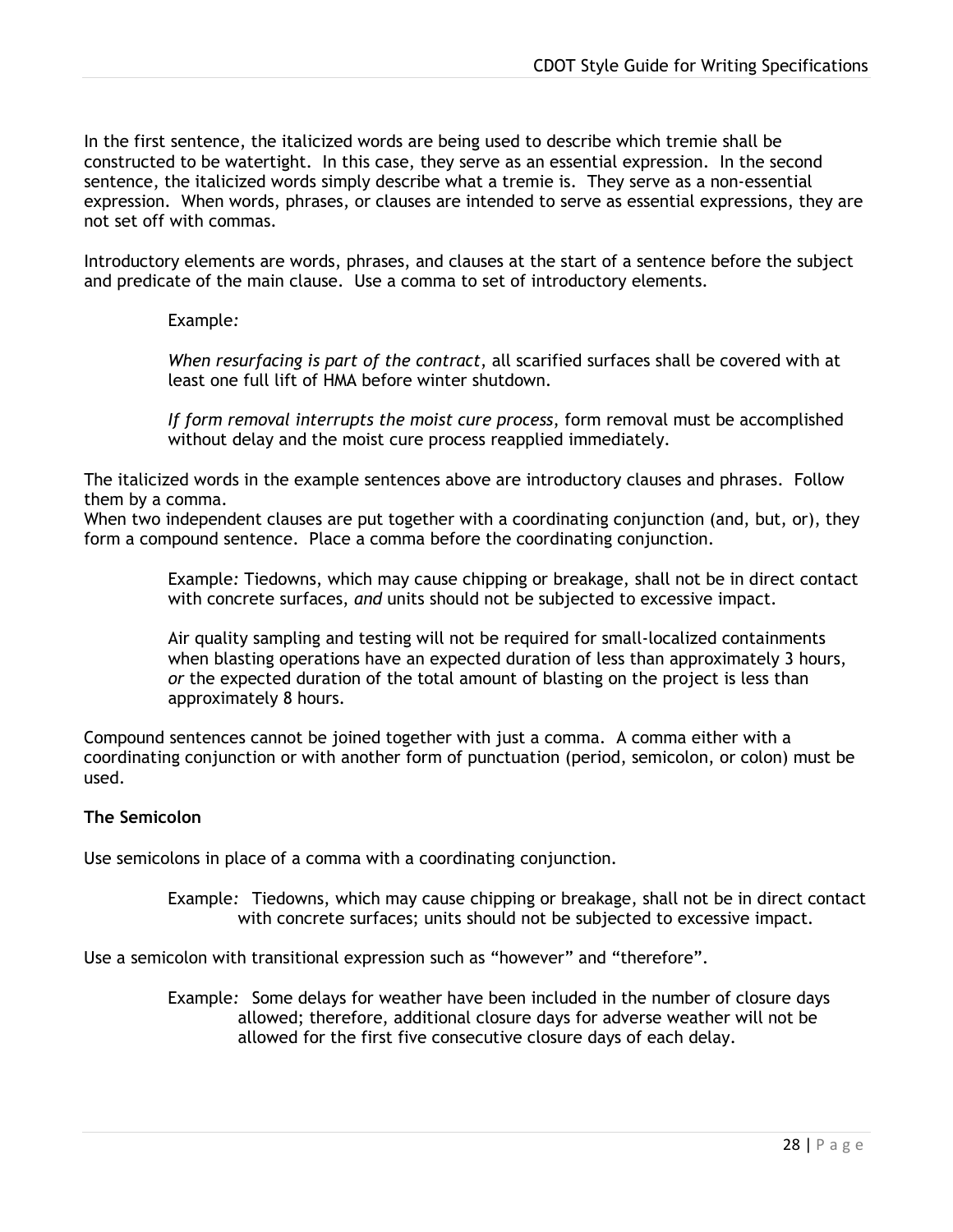# <span id="page-28-0"></span>**The Colon**

Use a colon after a short introductory word such as "Note" or "Caution."

Example*:* Note: This protection shall remain until the pavement is five calendar days old or until opening strength is attained.

#### <span id="page-28-1"></span>**The Apostrophe**

Use an apostrophe to indicate possession. For singular nouns, the apostrophe precedes the *s*. For plural nouns, the apostrophe comes after the *s*.

| Singular   | Possessive   | Plural      | Possessive   |
|------------|--------------|-------------|--------------|
| Contractor | Contractor's | Contractors | Contractors' |
| patch      | patch's      | patches     | patches'     |
| company    | company's    | companies   | companies'   |
| glass      | glass's      | glasses     | glasses'     |

The apostrophe is also used to form contractions. Do not use contractions in specifications.

Note: *it's* is the contraction for *it is*. The possessive form for *it* is *its*, not *it's* or *its'*.

#### <span id="page-28-2"></span>**Hyphens and Dashes**

Hyphens are used to form compound words. Hyphens are also used when expressing the numbers 21 to 99 in words.

When a number and word (usually a unit name) work together to describe something else (usually an object or material, like a pipe, bolt, or board), they are acting as a single word, or adjective, called a *unit modifier*. Use a hyphen between the number and the word. Use the word to describe the unit, not the unit symbol in unit modifiers.

- 6-inch hyphenated when "6" is a descriptor as in 6-inch layer, not 6 inches of depth
- Topsoil shall consist of the upper 6-inch layer of the A horizon
- Steel rod with a minimum diameter of  $\frac{1}{2}$  inch with graduations (tick marks) every 6 inches.
- end of the rod shall have a 30-degree cone tip
- profile change on the blade with a 40 to 60-degree (with hyphen)

Do not use hyphens to indicate ranges. Avoid using dashes in specifications. They can be mistaken for a minus sign.

#### <span id="page-28-3"></span>**Quotation Marks**

Use quotation marks with phrases introduced by expressions such as "marked," "labeled," "titled," or "include the notation."

Example*:* The Final Erection Plan shall be signed and sealed by the Contractor's Engineer and marked "Approved for Construction."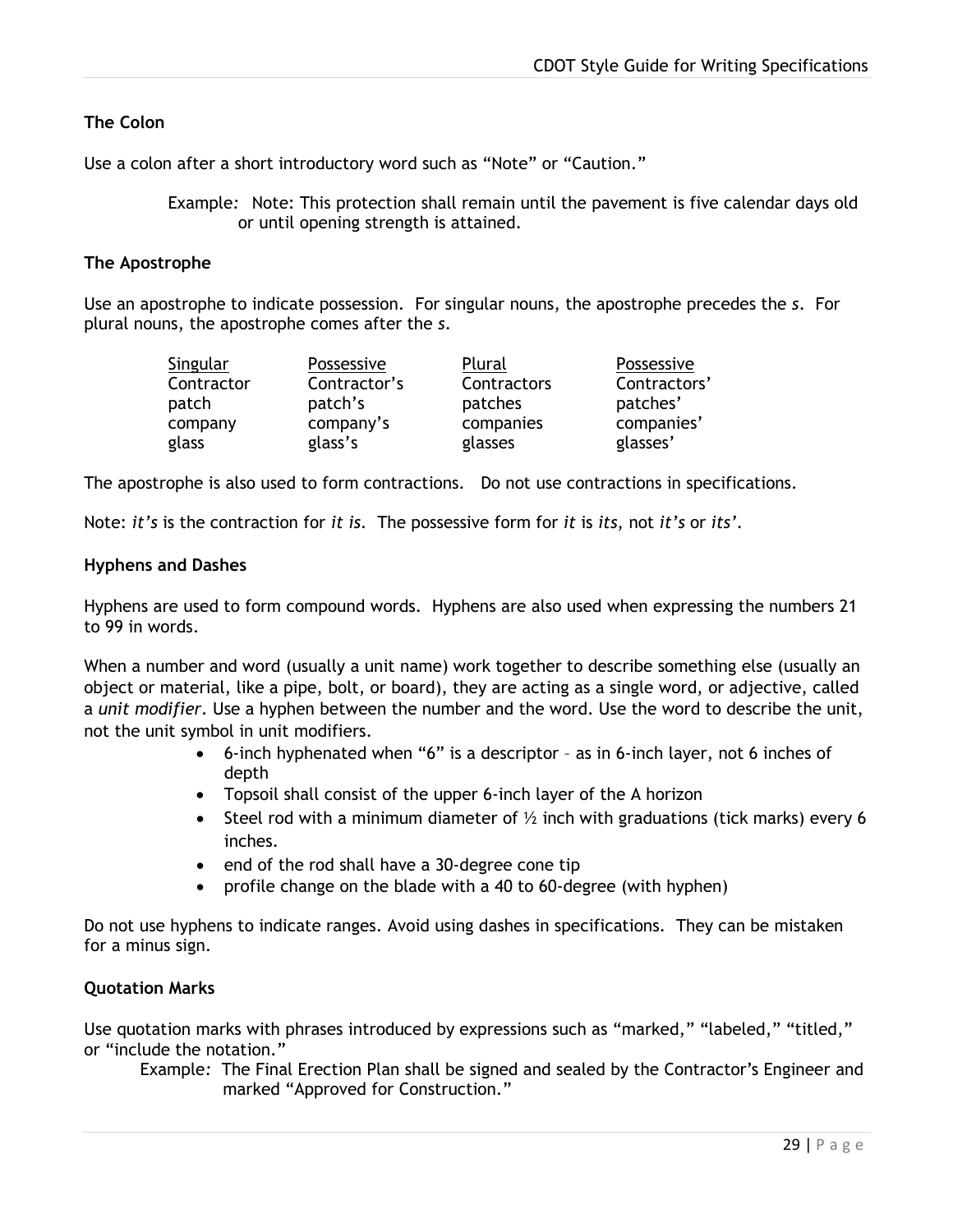Do not use quotation marks as a symbol for inch, inches, foot, or feet.

*Incorrect:* 3/4", 36", 5'. *Correct:* 3/4 inch, 36 inches, 5 feet.

Place periods and commas inside of closing quotation marks. Place semicolons and colons outside of closing quotation marks. If the opening quotation mark is outside of an opening parenthesis, then the closing quotation mark is outside of the closing parenthesis. If the opening quotation mark is inside of an opening parenthesis, then the closing quotation mark is inside of the closing parenthesis.

## <span id="page-29-0"></span>**References**

References are critical components of specifications. By referring to information that is provided elsewhere, unnecessary duplication and potential errors of interpretation are avoided. In order to be useful, however, references must be accurate, understandable, and consistent.

When writing or updating a specification, verify all references and citations that they are accurate and up to date. Failure to do so can result in reliance on obsolete or canceled standards.

To reduce repetition and decrease the risk of mistakes, reference documents or sections that have both a name and a number only by number, never by name, and definitely never by both number and a name. The names change more frequently than the numerical designation, add unnecessary length, duplicate information, and increase the risk of making an error.

When documents only have a title, reference them using that title. Write the title exactly as given by the issuing organization. Do not substitute or add words to the title. If the title is particularly long, it is acceptable to abbreviate it, however, give the full title on first use and the abbreviation clearly identified. If a reference is not used again, do not provide an abbreviation or common name for it.

References must be consistent. Once a reference is given, all references to that document or section must be identical.

When multiple references are used consecutively from the same source, include the source name or descriptor (ex. Section, Subsection, AASHTO, or ASTM) with each reference. Do not omit the source name after the first reference.

Titles used in CDOT Standard Specifications having a masculine gender, such as "workmen" and the pronouns "he" or "his", are for the sake of brevity and are intended to refer to persons of either sex.

Unless otherwise identified, forms referred to as Form 605 are CDOT forms. Forms from other organizations or agencies are clearly identified (FHWA Form 1273).

ASTM references should be in this format: ASTM C103. (no space between letter and number) AASHTO references should be in this format: AASHTO T99, AASHTO M147 (no space between letter and number). As shown in section 101, CP-L stands for Colorado Procedure - Laboratory

> Example: For polymerized emulsions the distillation and evaporation tests will be performed per AASHTO T59 or CP-L 2212 respectively with modifications to include 205  $\pm$  5 °C (400  $\pm$  10 °F) maximum temperature to be held for 15 minutes.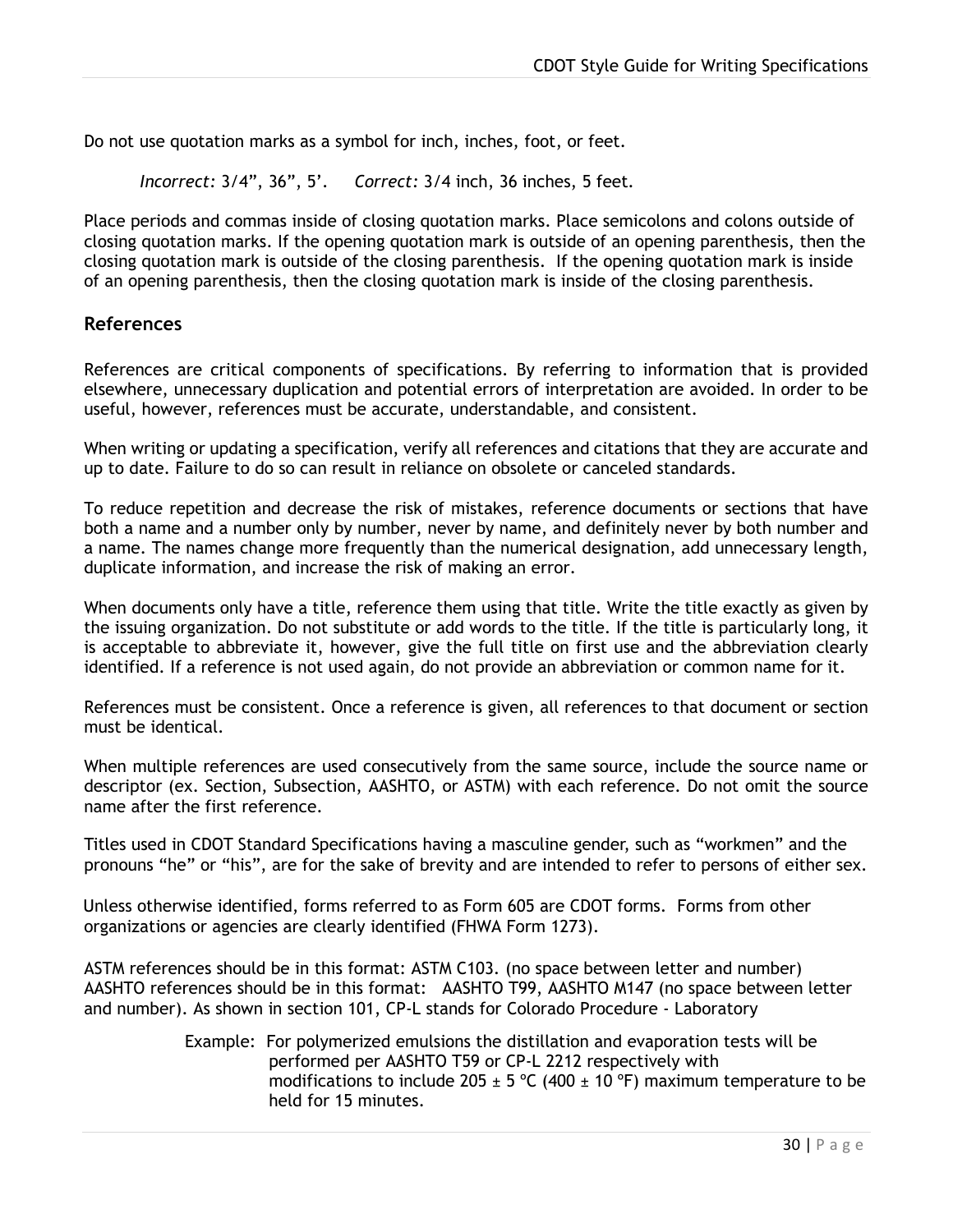The following items are defined in the Specifications and must be referenced as shown. Always capitalize as shown.

- Engineer
- Contractor
- Project Engineer
- Plans (not drawings, unless referring to shop drawings).

Reference sections and subsections in the following manner:

Section 602 Subsection 602.07 Subsection 602.07, F Subsection 602.07, F, 1 Subsection 602.07, F, 1, a

#### **Tables**

Include a number and a title. Use boldface type. Center the title and number with respect to the table. Use a double line for the outside border of the table. Use the subsection number to number tables. In subsection 203, the first table to appear in would be Table 203-1, the second table would be Table 203-2, and the third table would be Table 203-3, and so on. The format is:

#### <span id="page-30-0"></span>**Table XXX-XX TITLE (TNR 11 pt.)**

Example:

## **Table 203-2 RESISTIVITY AND PH OF IMPORTED MATERIAL**

| <b>SOIL SIDE</b> (centered)              |              |  |
|------------------------------------------|--------------|--|
| Resistivity, $R(Ohm - cm)$ Left<br>align | pH (center)  |  |
| $\geq 1,500$                             | $5.0 - 9.0$  |  |
| > 250                                    | $3.0 - 12.0$ |  |

Reference tables by the table number and do not include the title in the reference.

Example:… and resistivity is not greater than the limits corresponding to the Pipe Class in Table 203-1 or 203-2 for the pipe class specified in the Contract. No single test shall have a result more than 20 percent greater than that corresponding to the limit in Table 203-1 or Table 203-2 for sulfates…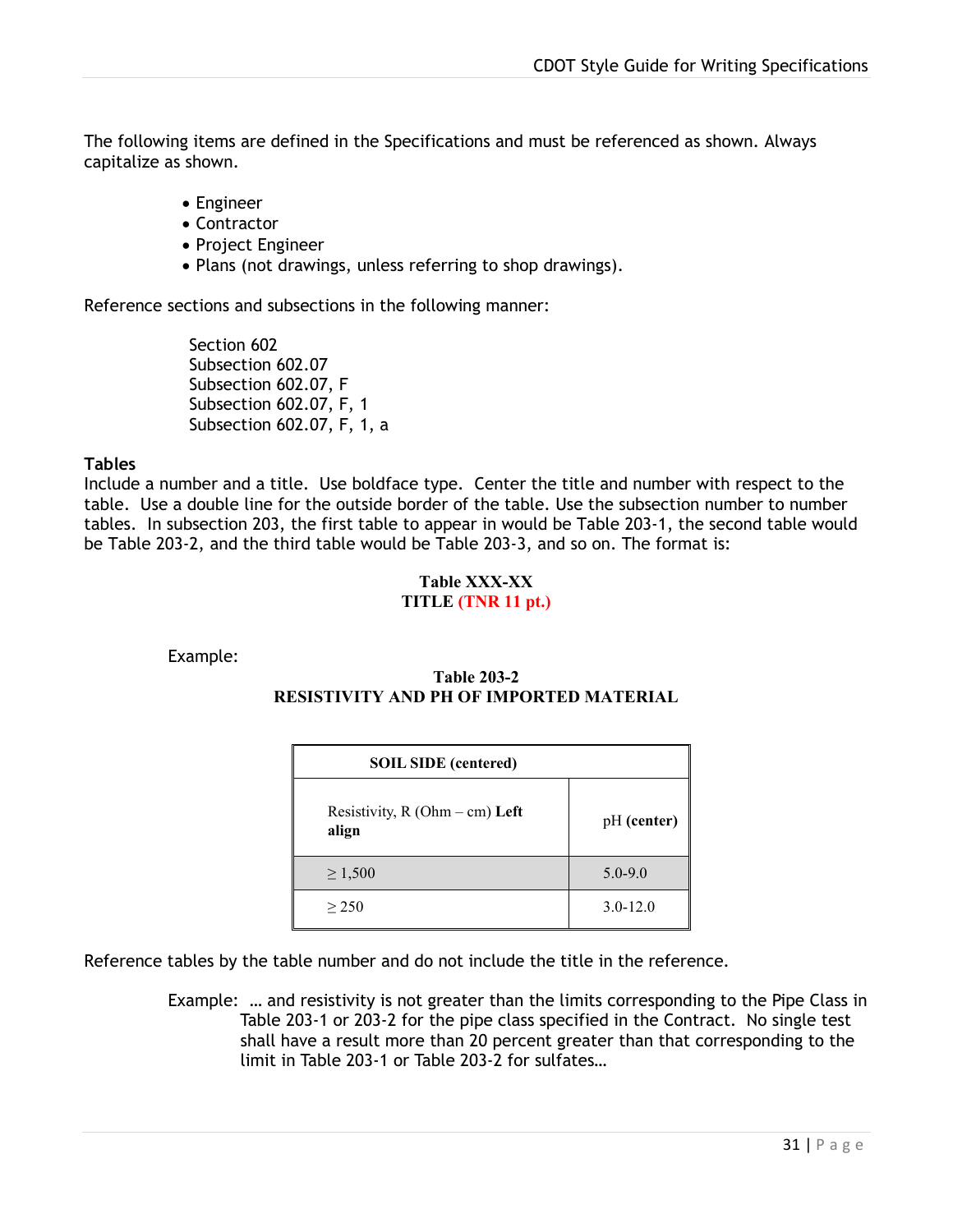# <span id="page-31-0"></span>**Construction Specifications Website**

The Standards and Specifications Unit maintains the specifications of the Standard Specifications*,* the Standard Special Provisions and Project Special Provision worksheets on the CDOT website.

#### <span id="page-31-1"></span>**Accessing the Website**

The CDOT website address is [https://www.codot.gov.](https://www.codot.gov/) The Specifications page on the CDOT website is located at<https://www.codot.gov/business/designsupport/cdot-construction-specifications>.

#### <span id="page-31-2"></span>**Contents of the Website**

The Specifications page on the CDOT website contains

- Standard [Specifications](http://www.dot.state.co.us/DesignSupport/Construction/1999text.htm) Text
- Current [Standard Special](http://www.dot.state.co.us/DesignSupport/Construction/1999ssp.htm) Provisions
- [Project Special Provision Work](http://www.dot.state.co.us/DesignSupport/Construction/1999ws.htm) Sheets
- [Sample Project Special](http://www.dot.state.co.us/DesignSupport/Construction/1999psp.htm) Provisions
- [Materials Specifications Check](http://www.dot.state.co.us/DesignSupport/Materials%20Specs%20Check%20Lists%20in%20MS%20Excel/Index.htm) List
- [Design/Build Special](http://www.dot.state.co.us/DesignSupport/Construction/1999d-bsp.htm) Provisions
- Fuel Cost [Adjustment](http://www.dot.state.co.us/DesignSupport/Construction/Fuel%20Cost%20Adjustments/Fuel%20Cost%20Adjustment%20Index.htm)
- Asphalt Cement Cost Adjustment
- [Past Davis-Bacon Minimum Wage](http://www.dot.state.co.us/DesignSupport/Construction/Past%20%20Min.%20Wage%20Decisions/Min%20Wage%20%20Index.htm) Decisions
- [Innovative Contract](http://www.dot.state.co.us/DesignSupport/Construction/1999innov.htm) Provisions
- [Phased Funding Special Provisions](http://www.dot.state.co.us/DesignSupport/Construction/Phased%20Funding%20Special%20Provision/Phased%20Funding%20Index.htm)
- [Warranted HBP Special](http://www.dot.state.co.us/DesignSupport/Construction/1999whbp.htm) Provisions
- [Significant Changes found in the](http://www.dot.state.co.us/DesignSupport/Construction/1999book/Significant%20Changes.doc) Standard Specifications

The following information is also available:

- [Creating a Special Provision Package for a CDOT](http://www.dot.state.co.us/DesignSupport/Construction/Instructions/Web%20Instructions.doc) Project
- [Guidelines for Writing Construction Specifications](http://www.dot.state.co.us/DesignSupport/Construction/Guidelines/chap12.doc) (this document)
- [Specification Changes Under Consideration](http://www.dot.state.co.us/DesignSupport/Construction/SpecCh.htm)

#### <span id="page-31-3"></span>**Project Special Provision Work Sheets**

Work sheets available on the website include those for frequently used Project Special Provisions and instructions for index pages, Notice to Bidders, Commencement and Completion of Work, and Traffic Control Plan - General.

#### <span id="page-31-4"></span>**Updates**

The Standards and Specifications Unit notifies users of updates to the website by e-mail.